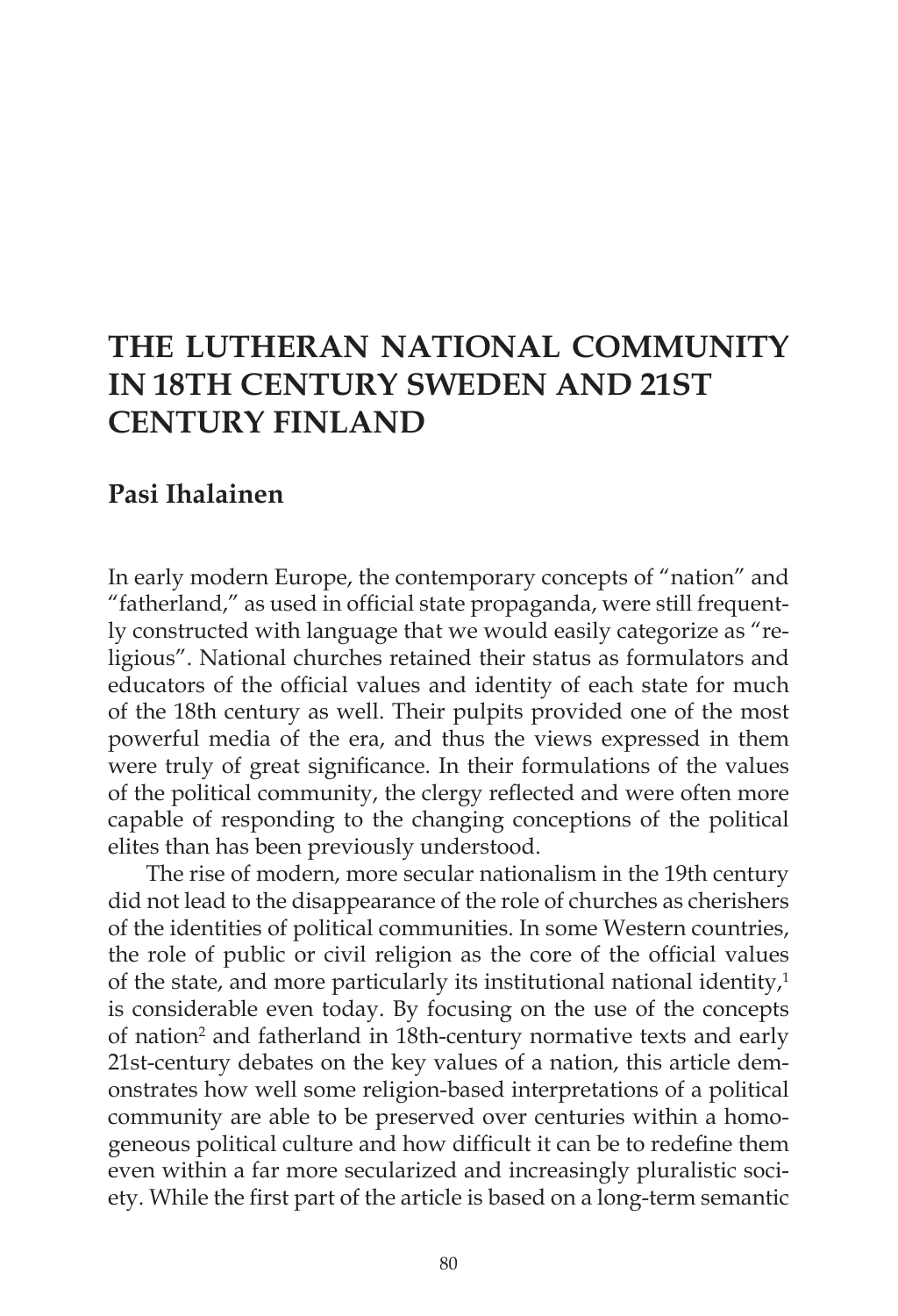analysis of the concepts of "nation" and "fatherland" in 18th-century sources, the second part constitutes a rhetorical analysis of how individual politicians used related arguments and more "fashionable" political concepts to describe the uniting values of a nation in the context of an early 21st-century political conflict related to the same tradition of defining the political community. This long-term comparative analysis – though based on sources created in dramatically different circumstances – helps us to understand prevalent conceptions of political community both in 18th-century Sweden and 21stcentury Finland. The findings of the analysis also suggest a surprising degree of continuity between the two.

In the 18th century, religion could still be used very effectively to express and construct uniform understandings of a national community. This was particularly true of the Kingdom of Sweden (which then included present-day Finland), which was an unusually uniform realm in religious terms. Every proper Swedish subject was also a pious Lutheran; it was impossible to be one without being the other. It will be argued in this article that some 18th-century Swedish Lutheran constructions of political community were so influential that their impact can still be felt in countries that inherited such selfconceptions, most especially in Finland. It will be suggested that the Finnish state has retained some Lutheran features more effectively than modern Sweden itself. Due to the intimate relationship between Swedish and Finnish political terminologies and political cultures, the willingness to cherish much of the Swedish inheritance during Russian rule in the 19th century and the new republic in the 20th century, as well as the support of Hegelian philosophy and the traumatic war experiences of the 20th century, the Finnish state has conserved some Lutheran features of defining political community. It will be shown that conceptions of the identical character of the religious and political communities, the tendency to define the limits of religious liberty in a rather intolerant manner and to exclude outsiders, as well as the ideas of the head of state as a religious leader and Lutheranism as an efficient educator of ideal citizens have survived in the Finnish concept of political community and still play a role in argumentative strategies employed by some Finnish politicians today.

The first part of this article is based on some major findings of a comparative study of the uses of the concepts of "nation" and "fatherland" by the clergy of the public churches of England, the Netherlands and Sweden in the period of 1685-1772. On the whole, the period witnessed a considerable secularization in its political discourse and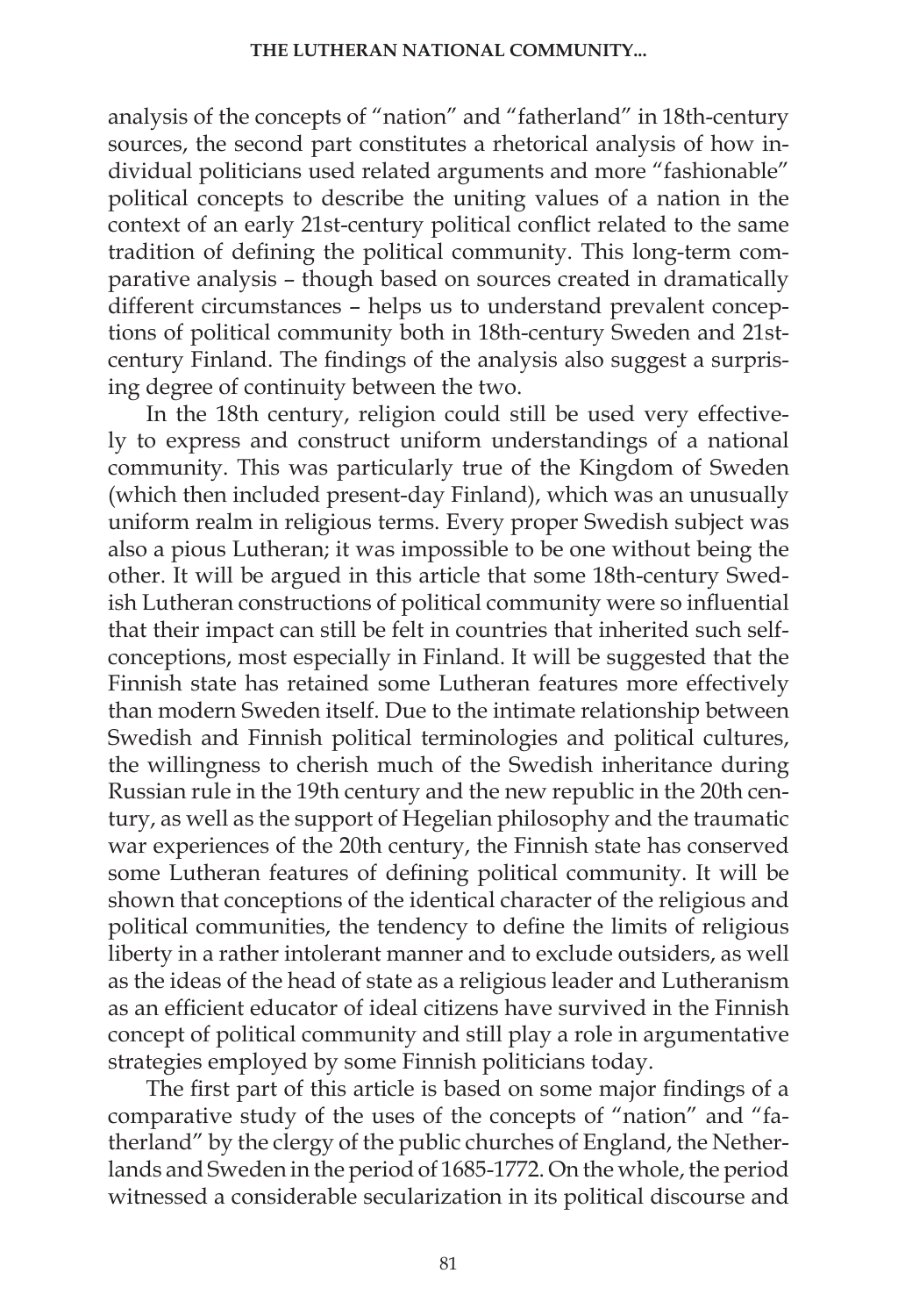major turns toward alternative, non-religious ways of using the concept of nation, particularly in England. The Revocation of the Edict of Nantes (1685) had revitalized old Protestant rhetoric, but, by the 1760s, the English, and to a lesser extent also the Dutch and Swedish clergy, had begun to describe the community in new ways. The purpose of the study has been to explain when, how, why, and to what extent religion-derived Protestant constructions of national identity began to lose credibility and new languages of politics supplement and substitute such traditional Christian constructions. The analysis reconstructed interpretations of the character of political community on the basis of approximately 500 state (or parliamentary) sermons preached by eminent clergymen to monarchs or representative bodies such as the two Houses of Parliament in Britain, provincial estates in the Netherlands, and the four estates of the *Riksdag* in Sweden on national days of celebration. These occasions provided the highest forum for defining the religious and political values of each state. Importantly, the speakers acted under strict religious and political control: Orders to preach came from political rulers, who formed the audience, and the same political rulers decided whether the sermon was published or not. Interestingly, in the 1740s and 50s, no spatial distinction between the opening service and the secular opening of the Swedish *Riksdag* was made, and thus the two tended to become intermixed in a manner that was unfamiliar in England or Holland. This kind of confusion of politics and religion was not considered a problem in Sweden; the secular and ecclesiastical dimensions of the powers that be were simply present at the same time and in the same place. On such occasions, the religious dimension of the Swedish 18th-century political culture appears as particularly striking.<sup>3</sup>

On the basis of *Riksdag* sermons given in Sweden during the Age of Liberty, or the estate rule from 1718 to 1772, it is possible to put forward several theses on the essential content of the concepts of fatherland and nation in 18th-century Sweden as propagated by the state church. After reviewing some of these basic characteristics of 18th-century Swedish Lutheran constructions of national identity, we shall have a look at related, tradition- and religion-based concepts of nation upheld by present-day Finnish politicians in parliamentary debates. We shall also focus on the rhetorical attempts by some of those politicians to redefine the nation in increasingly secular terms.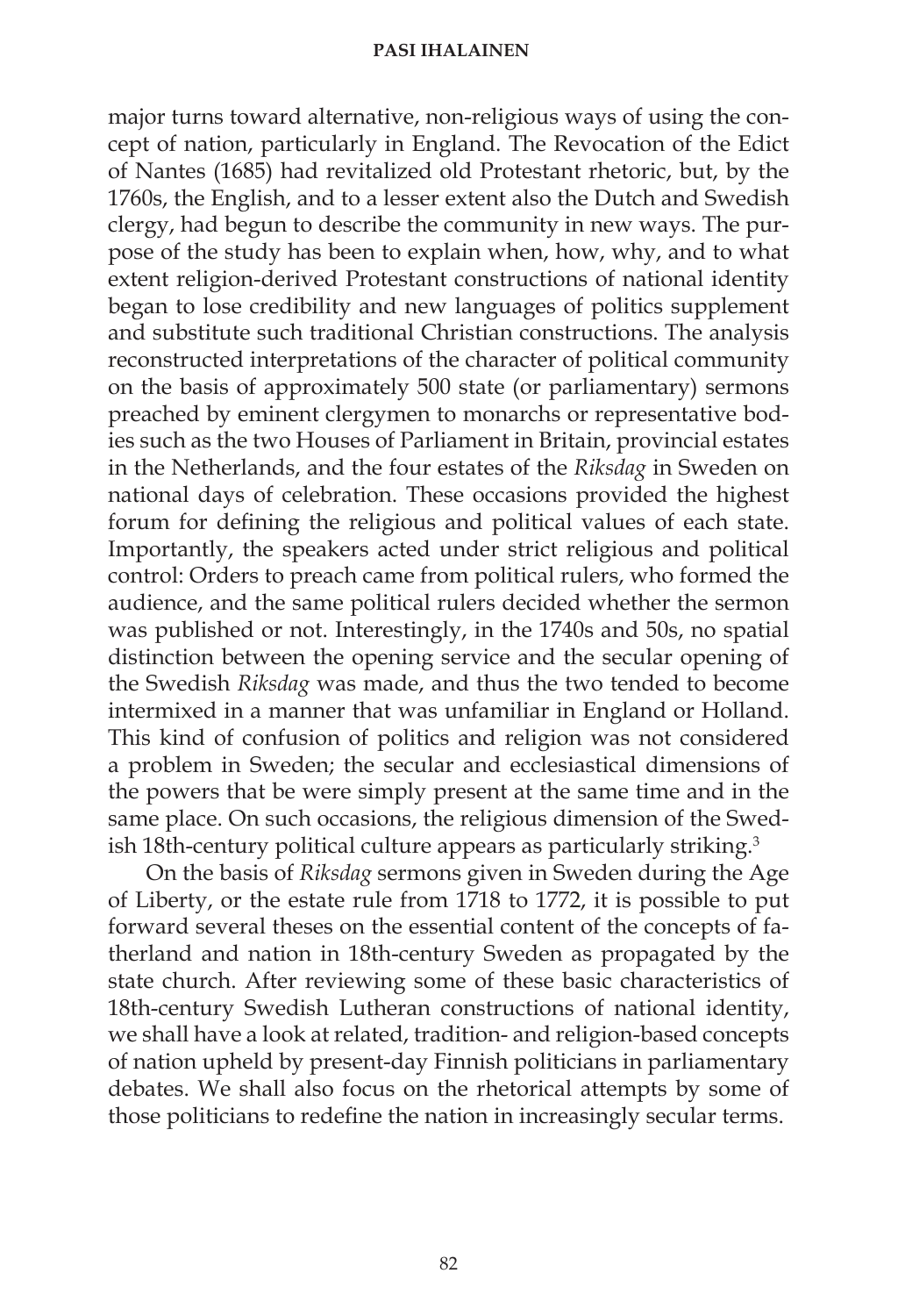## **THE LUTHERAN NATIONAL COMMUNITY...**

## **Identical religious and political communities**

In 18th-century Sweden, as seen through state sermons, the redefinition of the identity of the political community was a slow process, in part because of the strong status of the Lutheran clergy in a society which was unusually uniform in terms of confession. Conceptual changes in Swedish state sermons were rather modest when compared with their English equivalents, which suggests that there was no willingness or need to reconsider language use in as fundamental a way as in England. Yet there is no doubt that the set of values adhered to by the secular elite was changing and that the leaders of the Swedish Lutheran clergy also participated in the redefinition of the identity of the political community in the 18th century. Some clergymen also attempted to actively influence the development of political values and the language of politics. There were several factors in Swedish Lutheran state sermons, however, which supported the continuity of the basic ideal of identical religious and political communities.

In early modern societies, the concept of Israel provided the most familiar inspiration for the construction of national consciousness and was also the concept that was best suited to sermon literature. This concept, which carried a multitude of political meanings, was used with different degrees of seriousness and success in different national contexts. It was sometimes used to refer to local confessional communities, but could also stand for the national community or even the international community of Protestants.

In Sweden, the concept of Israel was able to be used in a more inclusive manner than in England or the Netherlands and could hence constitute a more realistic basis for the maintenance of the ideal of a unified politico-religious community with an identity. While theocratic connotations of the Israelite metaphors declined as a consequence of the transition from absolutism to the rule of the estates, the role of the concept of Israel as a definer not only of the religious but also the political community retained its status and even strengthened. The religious and political communities were frequently identified in the prayers of the *Riksdag* and the events of the royal family. The confessional uses of the concept of Israel and those referring to Israel as a model political community were combined in Sweden to an extent that did not occur in England or the Netherlands, which allowed for the use of the concepts of fatherland and Israel as nearly synonymous expressions. In 1756, for instance, Olof Osander combined the politi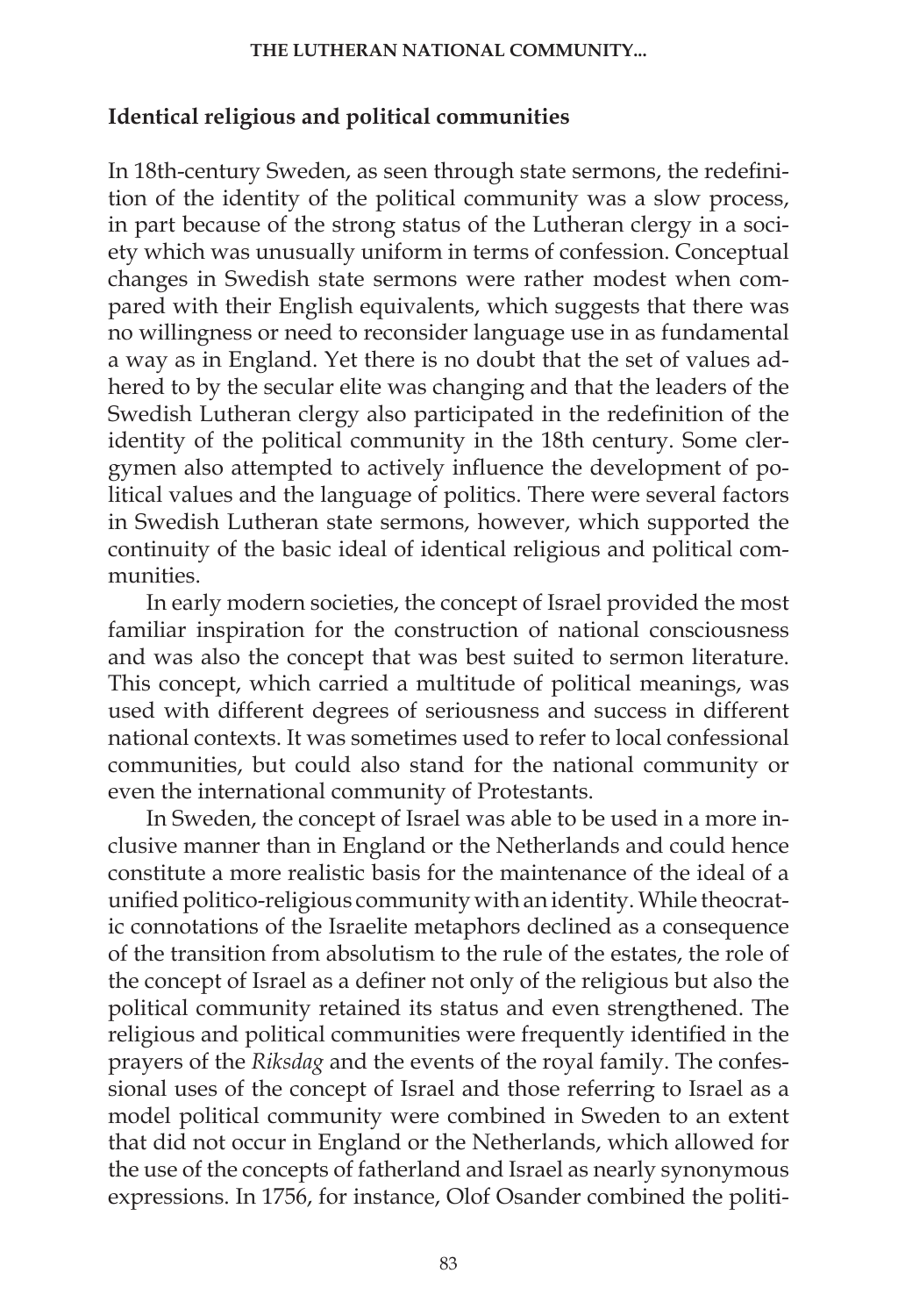cal and religious communities in explicit terms when he talked about "the citizens and inhabitants of our Swedish Zion".4

A rather fictional construction of the Israelite model of political community was frequently used to describe the political reality of contemporary Sweden. The union of the religious and political communities was strengthened even further by the use of the inclusive vocabulary of the "children of Swea," which was founded on biblical Israelite precedents and could provide the basis for a positive conception of political community. No parallel expression describing the national community as children of both God and fatherland can be found from English or Dutch sources. In Sweden, in contrast, the combination of familial metaphors of the politico-religious community with Israelite metaphors was quite common. Only the most enlightened of the Swedish preachers of the 1760s could draw a slight distinction between the concepts of "the children of God" and "the children of Sweden," thus separating the true church and the members of the political community.<sup>5</sup> Ideas of a special divine favour towards Swedish Israel as distinguishing it from other communities were common, but references to a special covenant between God and the Swedes in addition to the practice of baptism only occurred on special occasions. By the 1760s, the existence of such a covenant was already openly questioned. Yet not even the reforms of the 1760s changed the content of the concept of Swedish Israel in any fundamental way. The political parties could debate the state of Swedish Israel in religious terms from the pulpit, referring to the politico-religious community as an indivisible entity, $6$  and the Gustavian monarchical propaganda campaign of the early 1770s brought with it the reintroduction of some of the theocratic, monarchical and covenantderived uses of the concept of Swedish Israel. Carl Magnus Wrangel, for instance, described Gustavus as "the deliverer of his people and realm from ruin and destruction," which the sins of the people – their disunity, division and party-strife – had nearly caused. According to Wrangel, Gustavus had been "chosen to perform the greatest action of mercy which a mild God can reveal to a sinful people". Gustavus appeared as no less than "our guardian angel through which [God] will soon make us a happy people".<sup>7</sup> Such was the genre of biblical rhetoric during the time of a coup that had met with hardly any opposition. Israelite metaphors would retain their relevance for much longer in Sweden and Finland than in England or the Netherlands.

The connection of the state church to the fatherland was also much stronger in Sweden than in England or the Netherlands. Evangelical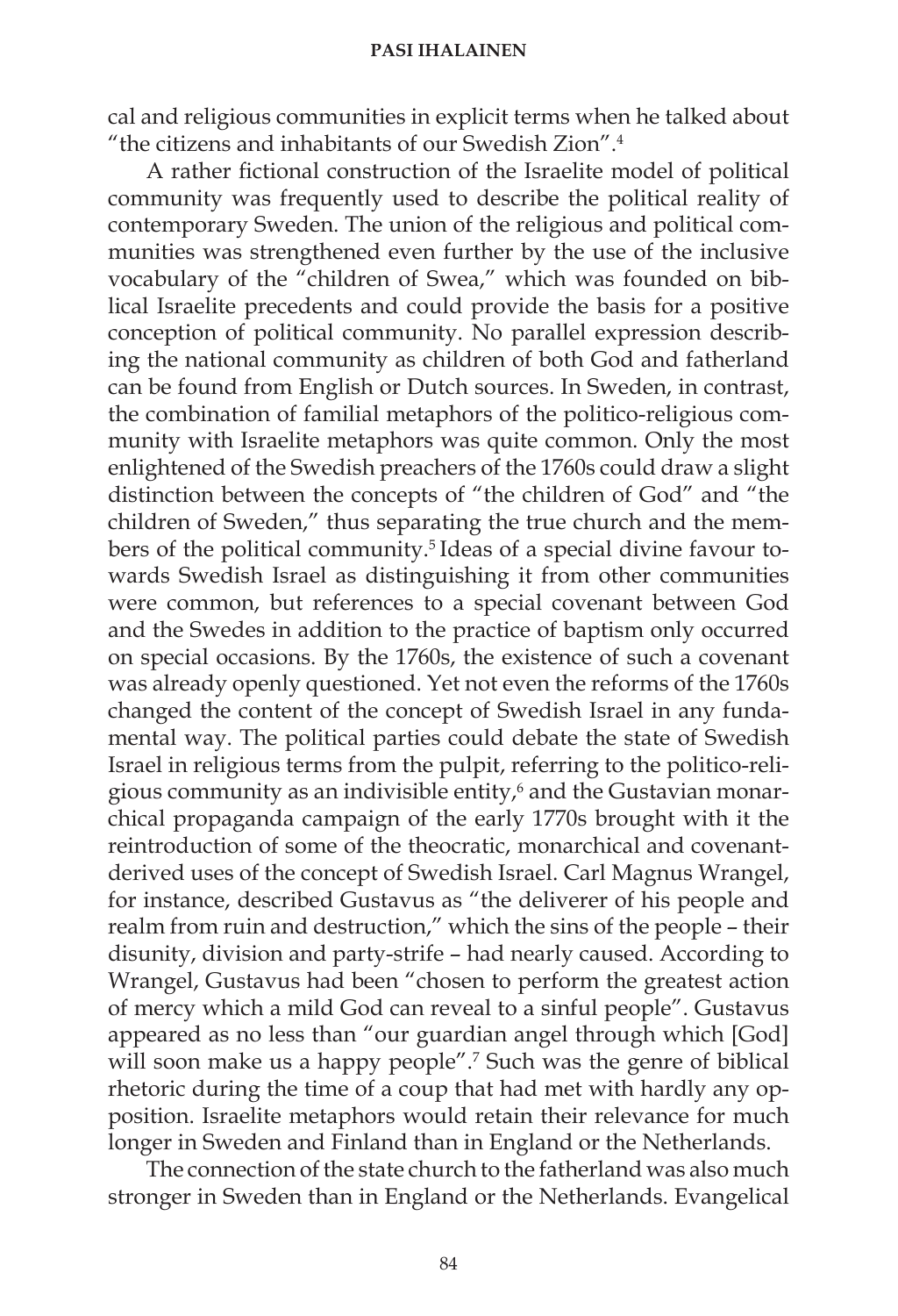-Lutheranism and the institutional identity of the state remained intimately connected, the Swedes often being described as essentially "Lutheran" or "Evangelical" in a national rather than international sense. The supranational terminology of "Protestantism" was rejected in Sweden, which thus distanced itself from other Protestant churches, as it was assumed that the Swedish form of Christianity (or even Lutheranism) was the best (and even only) form. In Sweden, a nationalized concept of Christianity, which embraced all members of the political community as well, could be used to construct the conception of a unique politico-religious community even without the application of the Latin-derived language of nation. The concepts of "Swedish" and "Christian" were intimately linked to each other, as were national and religious identities. One of the clearest illustrations of the official Christian identity of the Swedish realm dates from 1748, as Sven Baelter spoke on the occasion of a happy event in the lives of the royal family and defined the major institutions of the realm through the concept of Christianity. These institutions included "the Christian congregation of the Swedish realm," "the Christian government of the Swedish realm," "the Christian economic order of the Swedish realm" and, finally, "the Christian royal house of the Swedish realm".<sup>8</sup> It was through the Christianity of the Evangelical Lutheran Church that such key institutions of the state could be defined.

Political and spiritual identities also became intertwined in parliamentary sermons, which often adopted a more confessional approach than in England or the Netherlands and sometimes employed patriotic language derived directly from the New Testament. On the 26th of April, 1769, for instance, the Bishop of Skara, Andreas Forssenius, chose to speak about the duty of a Christian citizen to promote the love of fatherland at the opening service of the Diet. He presented a number of reasons for loving the one's fatherland, beginning with the Israel of the Old Testament and ending up with fashionable Enlightenment arguments according to which it was *natural* to love one's country. However, the most important albeit somewhat unusual argument for loving Sweden originated from the New Testament. Forssenius asked the monarch, the councillors and the members of the estates of Sweden: "Do we not have evidence to show that our Saviour Jesus loved his fatherland? Should not then his example be a rule for us to be followed? Yes, certainly it should." In Forssenius' sermon, it was Jesus who appeared as a model patriot. Patriotism thus appeared as a *religious* duty which concerned every inhabitant of the realm of Sweden.9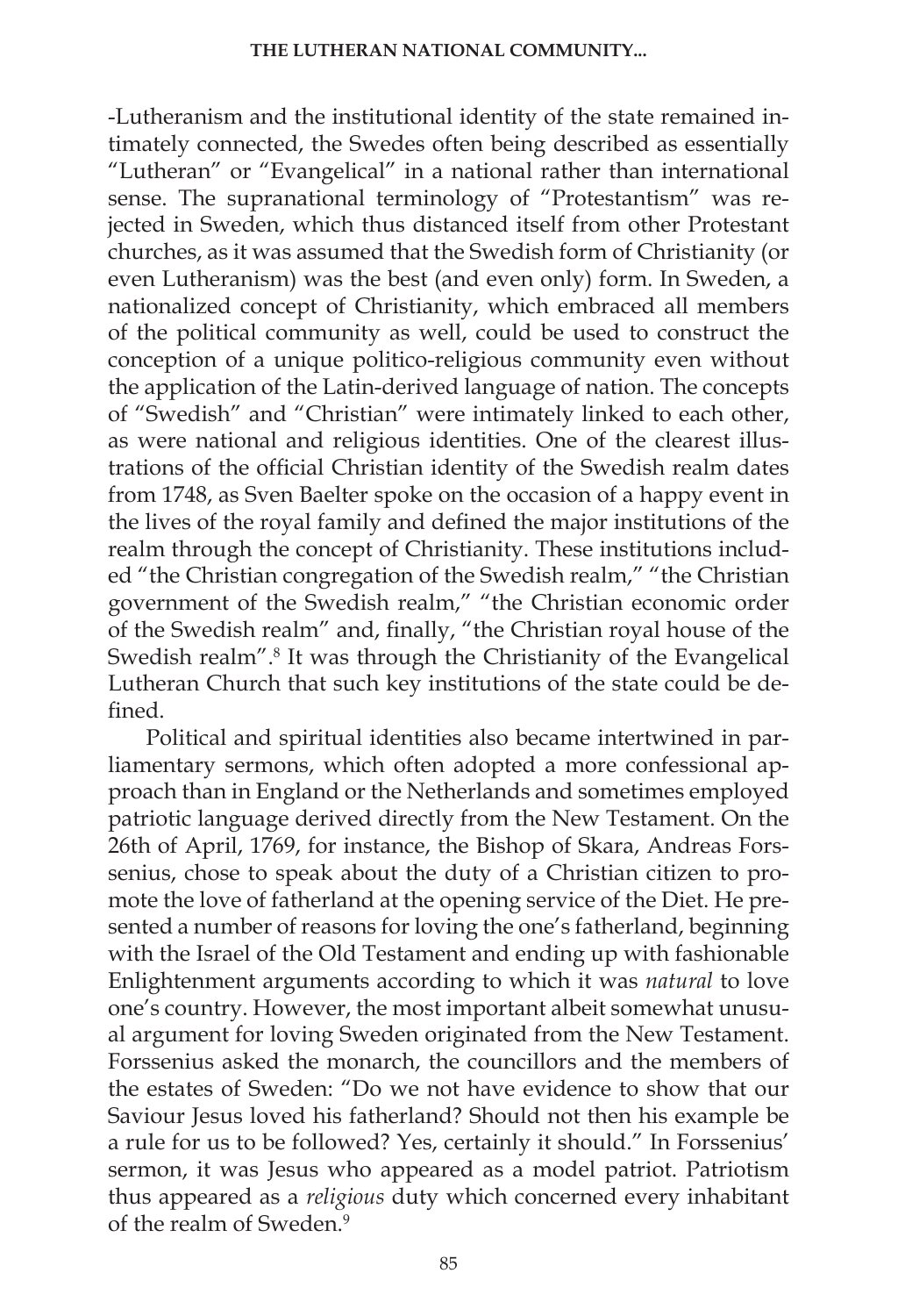A collective fear of God on the part of the members of the political community could also be defined as true patriotism, which made the teachings of the Lutheran Church and the ideology of the state appear as nearly identical. Abraham Petterson called for patriotism on the basis of New Testament teachings, maintaining that patriotism and the fear of God were inseparable and truly religious duties:<sup>10</sup>

Apostle Peter . . . sets the fear of God in the middle, like a heart, and on both sides of the fear of God he sets the love of fatherland and obedience to the powers that be. One cannot exist without the other. --- The fear of God, the love of fatherland and obedience to the powers that be, in civil government, should unite our hearts, so that in the future we will gain a right reward and eternal bliss.

A dutiful Swede loved his or her country and obeyed its rulers as much as he or she feared God. Only by demonstrating all the virtues of a dutiful Swede could he or she expect to receive eternal life in another world.

## **The exclusion of outsiders and strict limits of religious liberty**

The Swedish Lutheran conception of foreign Protestants differed fundamentally from the English and Dutch conceptions. Regardless of the extent of Gustavus Adolphus' fame as a defender of the Protestant cause, international Protestantism no longer played a noteworthy role in 18th-century Swedish state sermons. This absence of references to foreign Protestantism was mainly the result of Lutheran suspicions toward Calvinist and non-orthodox Lutheran forms of theology. On any and all occasions upon which the so-called "true religion" was defended, it was the Evangelical-Lutheran doctrine of the domestic church that was implied and no sympathy toward foreign nations or religious communities – whether they be Lutheran or Protestant in a more general sense – was usually expressed. The Swedish clergy constructed a conception of the Swedish "fatherland," or "Swedish Christendom," as a unique and isolated community from which all non-Lutheran Swedes/Finns were excluded. Within that community, the 17th-century traditions obliged the members to maintain strong solidarity toward each other as brethren, while all "foreign" deviations from the Swedish Lutheran norm were rejected, particularly if they advocated individualistic rather than collective religiosity or seemed to allow religious diversity. Sweden, as a favoured commu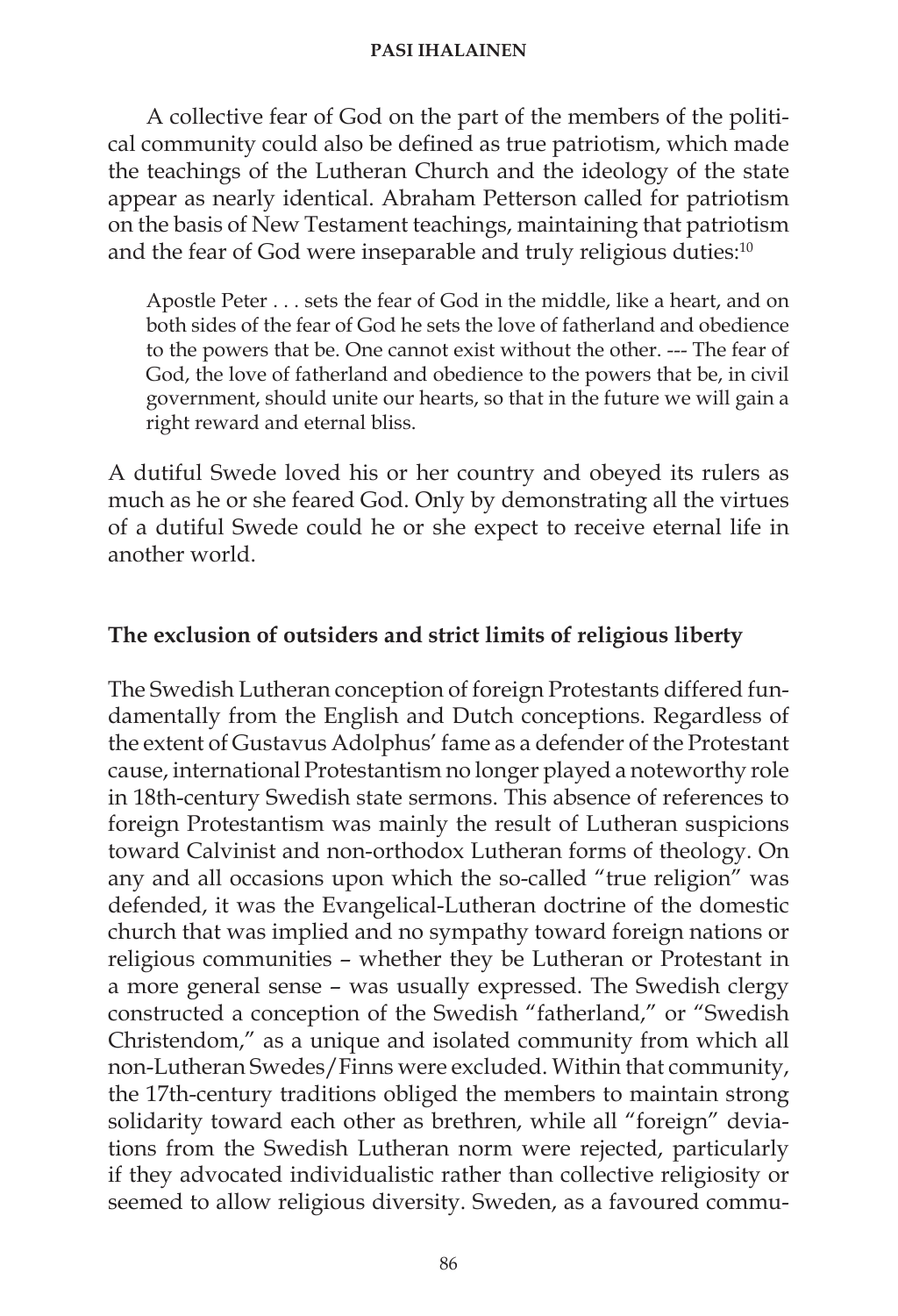nity that was based on the ideal of religious unity, provided a religious model for foreign Protestants to follow.

This pattern of conceptualizing Protestantism differs radically from the Dutch understanding of the people as a part of a Europewide Protestant community. In England, too, some sympathy toward foreign Protestants was expressed every now and then, although the expression of such sentiments did not significantly weaken the belief in the unique character of the English nation. In contrast, the Swedish understanding of the borders of the religious community as strictly defined and as correspondent with the borders of the Swedish realm and the habit of excluding foreigners would seem to have provided the best possibility for the construction of a strong and unified conception of the politico-religious community.

According to many Swedish 18th-century preachers, the maintenance of complete religious uniformity and consequent unity – Sweden's distinguishing characteristic when compared with Calvinist countries in particular – was the best way of guaranteeing the happy future of the country. In 1752, these ideals were expressed in the form of Sven Baelter's description of the future blessings of the Swedish politico-religious order to the Royal Court:<sup>11</sup>

Unity and harmony are also such an agreeable and useful virtue, . . . A virtue, my listeners, which makes a country a Lord's paradise. Then everyone sits in tranquillity under his vine and fig tree; then people consult each other with success to the good of the entire civil society; then foreign powers look upon us with respect; then we win a paradise on earth.

Unity and harmony appeared to be the means of advancing the interests of the fatherland, even to the extent that the achievement of an earthly paradise could be possible. Another point of interest is that the cautious belief in progress was derived from the traditionalist Lutheran doctrine and the emphasis on the good of the whole of society (*Samhället*), which only became a fashionable concept in much later times. In the 18th century, unity was clearly a major pillar of the official ideology of the Swedish state. Much more was heard about the essentiality of unity in Swedish state sermons than in the Anglican or Dutch Reformed sermons.

We might add that, at the same time, the Swedish clergy was less eager to discuss liberty than their colleagues in other Protestant states with a free constitution. Most preachers, if they even discussed free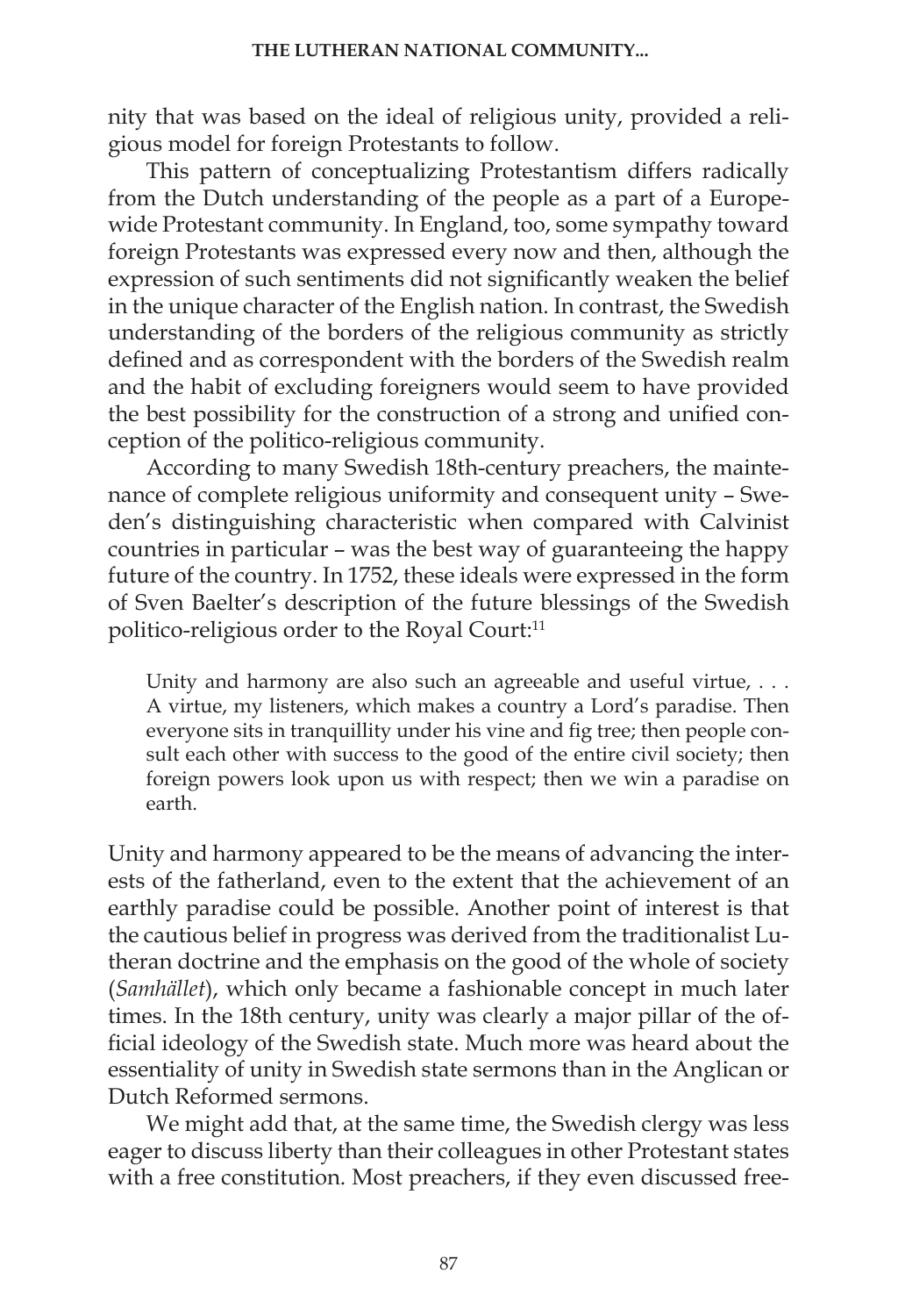dom at all, defined the prevalent religious and political order as freedom. In the "Age of Liberty," the "Swedish liberty" of the state sermons remained strictly Lutheran in nature, meaning that it made no concessions to dissenters of the kind that the nobility and burghers might have been prepared to give. Religious and political freedom were closely linked, the Vasas appearing as the God-given liberators of the fatherland from spiritual and political tyranny, and Lutheran liberty being described as liberty under law and order. While religious liberty was strictly defined, a few attempts to redefine political liberty did take place. By mid-century, the concept of liberty was already used to suggest that at least the most well-to-do Swedish subjects enjoyed political rights. At the very end of the Age of Liberty, the Swedes were defined as a "free people," but the concept of "true liberty" was still assigned a content that supported the goal of restoring monarchical power.

# **The head of state as a religious leader and Lutheranism as the educator of ideal citizens**

The Swedish monarch continued to be seen as the defender of the right faith in the Age of Liberty, although little was said about him as being a champion of an international Protestant cause in the 17thcentury fashion. Not even the beginning of the Age of Liberty with its transformation of political power from the monarch to the estates could radically alter the role of the monarchy as both a model and an object of the love of one's fatherland. In fact, the religion of the Swedish monarch would seem to have been a matter of state and symbol of his love of country to an even higher extent than that of the Protestant princes of England or the Netherlands. By mid-century, the advance of a more individualistic understanding of religion tended to render the religious devotion of the prince an increasingly private matter in many countries, although it did not remove the role of religion from constructions of monarch-centred identity. In Sweden, the coup of Gustavus III in 1772 even entailed a revival of the concept of the Evangelical prince, which had not completely lost its significance at any stage over the course of the Age of Liberty. No clear privatization of the faith of the ruler occurred. The image of a pious monarch was most blatantly used in Gustavian propaganda independently of the monarch's personal lack of interest in religion.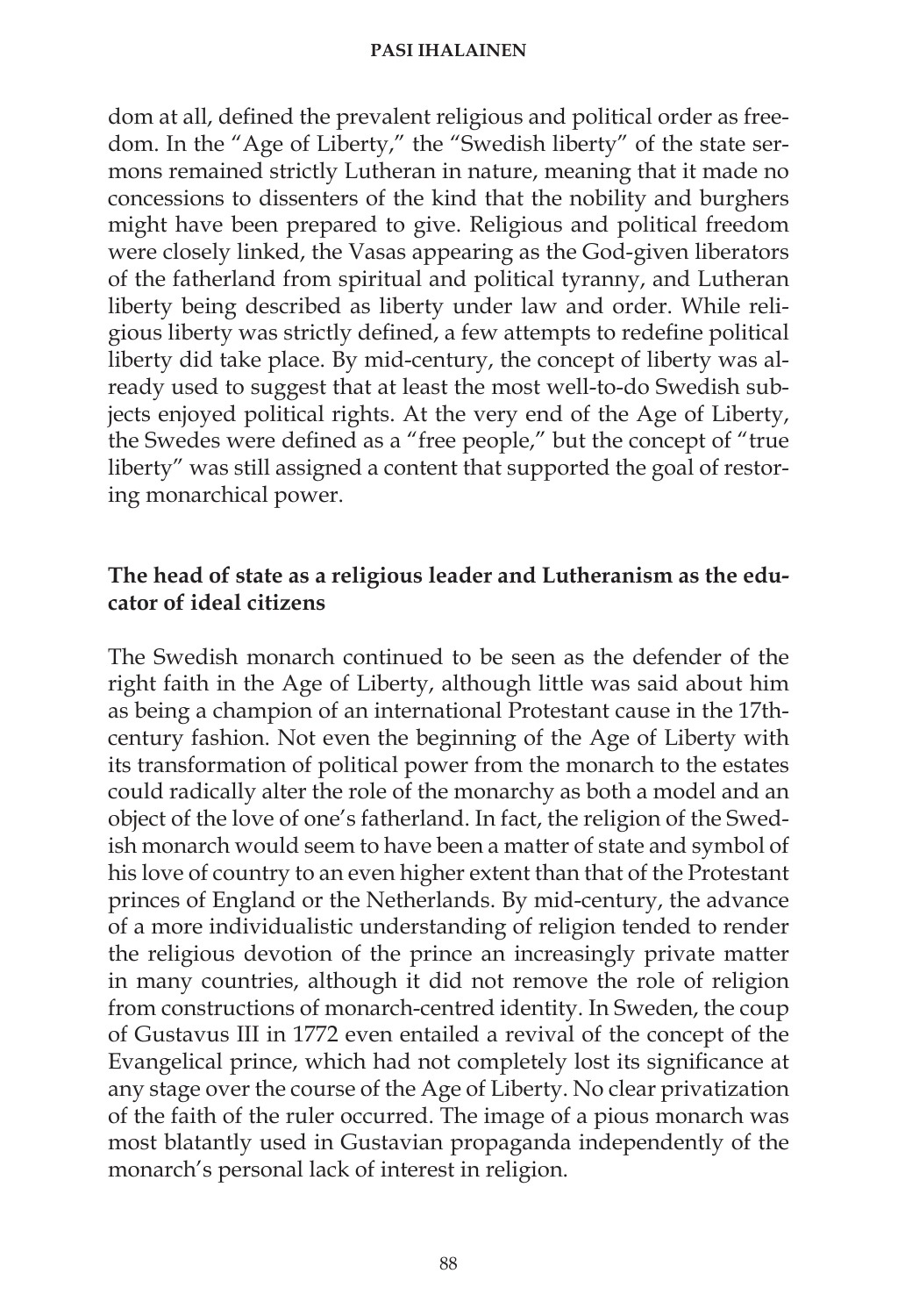## **THE LUTHERAN NATIONAL COMMUNITY...**

Some Swedish preachers also argued that Lutheranism produced the best kind of subjects or citizens, as it considered patriotism to be a religious duty. In 1762, Gabriel Rosén combined the teachings of ancient authors on the duty of the love of country and an enlightened emphasis on reason with the Lutheran tradition, arguing that together they created an ideal citizen. The list of the positive qualities of such an ideal Lutheran citizen reveals a number of ideal characteristics of a Nordic citizen, both at that time and in later ages. Rosén made his listeners make the following promise to their fatherland:12

We promise . . . to conform to one religion, which, when practised, and when it may descend in the heart of its confessor out of an enlightened reason, prepares the most useful, healthy and amiable citizen which a state can ever possess . . . upright, moderate, helpful, loyal, honest, sincere, loving, charitable, gentle, peaceable, conciliatory, non-partisan, unselfish, unanimous, hard-working, in brief, to an entire collection of such virtuous qualities that the welfare of the state may increase in the same proportion as the number of such citizens grows . . .

It was, once again, on the true Lutheranism of its citizens that the welfare of the Swedish state would depend. In an ideal Lutheran society, citizens would be upright, moderate, helpful, loyal, honest, sincere, loving, charitable, gentle, peaceable, conciliatory, non-partisan, unselfish, unanimous and – last but not least – hard-working.13 In Rosén's sermon, increasingly secularized Lutheranism metamorphosized into patriotism and then developed further to become the Nordic form of nationalism. The combination of Lutheranism, classical patriotism and a degree of Enlightenment philosophy led to thought constructions that might be characterized as an early Lutheran version of the Nordic model, in which the hard-working citizens placed the harmony and welfare of the community above their own private interests and were prepared to make any number of compromises and to support charity in order to attain an ideal society. It may not be a mere coincidence that in present-day self-conceptions of the Swedes and Finns, the most positive qualities with which people associate themselves often include attributes such as honesty, conciliation and diligence.

The 18th-century Swedish Lutheran understanding of the institutional identity of the state was characterized by traditionalism. Not even the constitutional changes of the period altered this understanding in any radical way. It is possible, of course that the clergy contin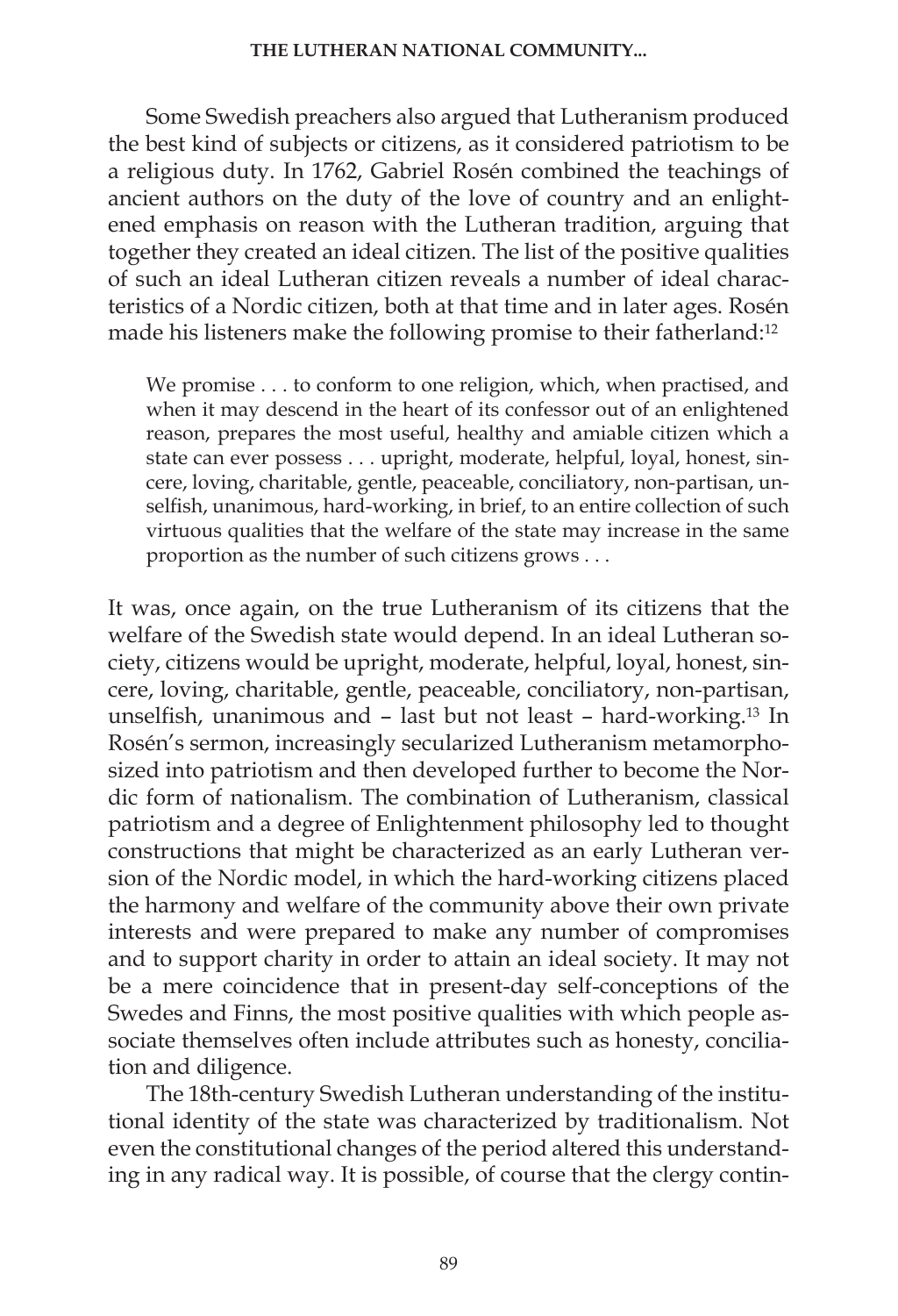ued to use old forms of language independently from the language use of the other estates. A certain "church party" undoubtedly did exist. At the same time, the gradual secularization of values among secular estates still had a modest influence on the construction of the institutional identity of the political community. It is likely that even the values of the other elite groups were, in spite of 18th-century modernization developments, still rather traditional. A relatively wide consensus on basic values, including the identity of the politico-religious community, existed in 18th-century Sweden, and this consensus was supported by the clergy through their sermons, which recycled conventional arguments.

In the eastern half of the former realm, at least, some of this tradition still lives on to this day. Finnish has been the language of the Lutheran Church in Finland ever since the 16th century. All major teachings of the Swedish Lutheran Church, including its political teachings, were translated into Finnish by Lutheran clergymen. In the relatively unified realm of Sweden, the Finnish-speaking subjects hence adopted much of the same social and political values as their Swedish-speaking fellow subjects. The Swedish language continued to play a dominant role in Finland in the 19th century, and the basic political concepts continued to carry closely related connotations in the two languages. In the case of Finland, Russian rule in the 19th century may actually have functioned as a factor that contributed to the conservation of the early modern Lutheran conceptions of the political community. The Czar wished to retain the established order and to pacify the conquered country, even to the extent that he began to give prayer-day declarations in the name of the powers that be in a manner reminiscent of the Swedish period. The Finnish political elite in turn saw the Swedish constitution of 1772 and the Lutheran Church as the best guarantee against a potential Russian innovation.

Once Finland gained independence in 1917, was declared a republic and experienced a bloody civil war, the new elite of "White Finland" thought it necessary to construct the institutional identity of the new state upon inherited values. It adopted a form of republican constitution which kept many traditions of the Swedish period alive, including a monarch-like president and a Lutheran state church with an active role as an educator of the members of the political community in increasingly nationalistic terms. Recent research suggests that the White elite consciously employed the doctrine and ceremonies of the church in order to strengthen their nationalistic project of "home, religion and fatherland". Following the Hegelian tradition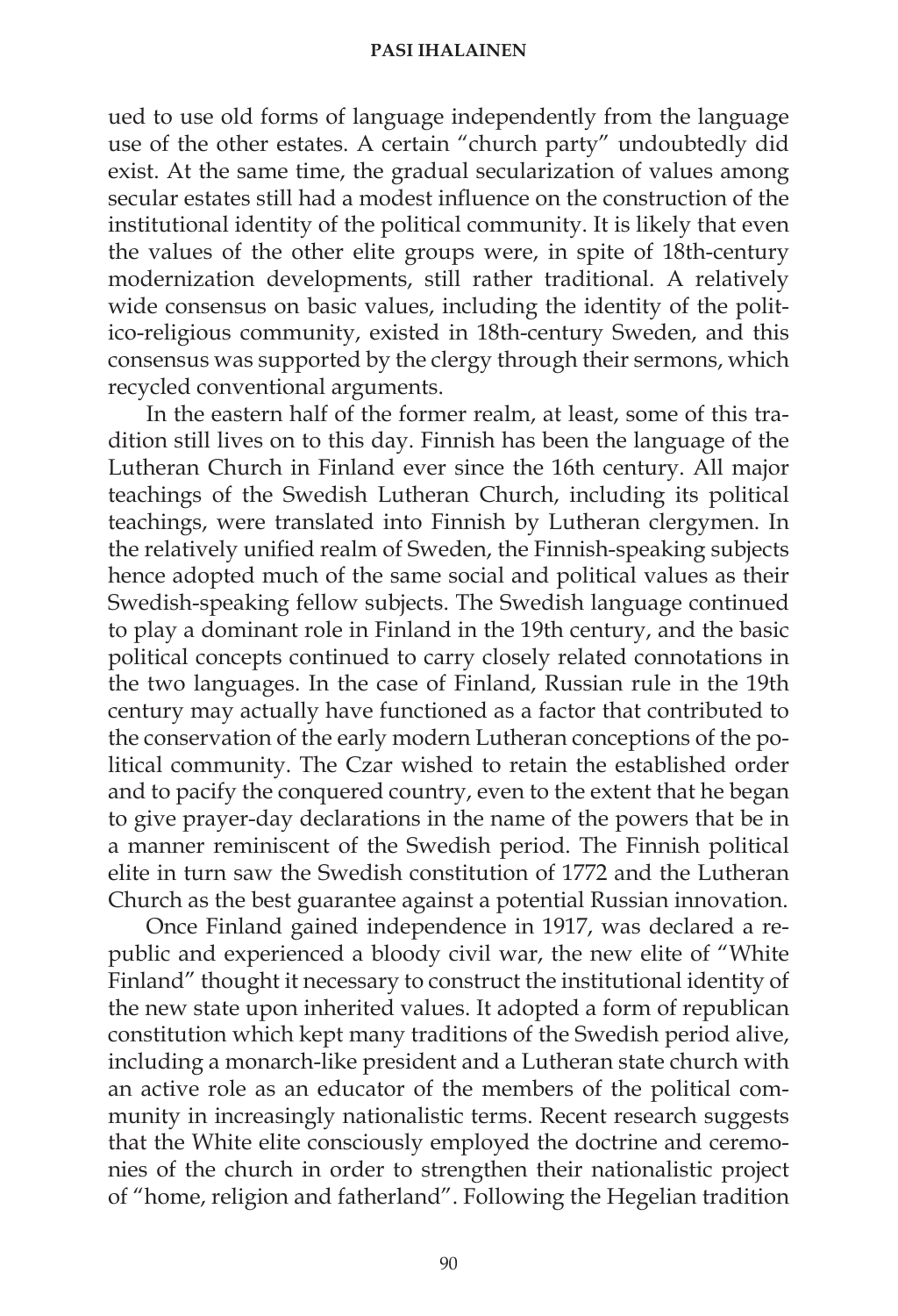of thought, the White elite also cherished the notion of one national mind, which was not unlike the older Lutheran ideal of unity.14

The military conflicts of the 20th century – particularly the experiences of the Winter War with an atheistic enemy attempting to destroy all that was holy to a small Israel-like Protestant nation – still reinforced the status of the Lutheran Church as a major definer of "Finnishness". Though Finnish society had experienced major social, political and intellectual changes during the early 20th century, the Lutheran Church continued to play a major role as the unifier of a divided nation and constructor of national identity during the Winter War. Political leaders also favoured religious references as a means to the same end.15

No decisive break from the Lutheran tradition occurred during the first half of the 20th century. The church has retained its hold in schools, the army and all major national celebrations since that time, particularly those marking the commemoration of the past crises of the nation. Its status as the cherisher of national identity was not even really challenged by the radical leftists of the 1960s and 1970s, many of whom are now in power and conform to the same tradition of civil religion. Membership in the Lutheran community is still widely considered a part of proper citizenship, although it is no longer an imperative part.

# **Lutheran national identity in the prayer-day declaration debates of the Finnish Parliament in 2003**

On the 20th of November 2003, the Finnish government decided to put a bill before Parliament – after a division in which ten ministers from the Finnish Centre Party and the Swedish People's Party and one Social Democrat seconded the motion and four Social Democrats opposed it – according to which the President of the Republic would annually sign a prayer-day declaration addressed to the nation. The law would keep alive an old tradition which had been carried out in the realm since 1612. For the first 200 years, beginning with Gustavus Adolphus, the declaration ordering subjects to pray for matters considered to be of importance to the nation as a whole had been given in the name of the Swedish monarch. In the 18th century, prayer-day declarations had been sent annually to the provinces and published among the statutes of the state. During Russian rule in the 19th century it had been the Orthodox Czar of Russia who had signed these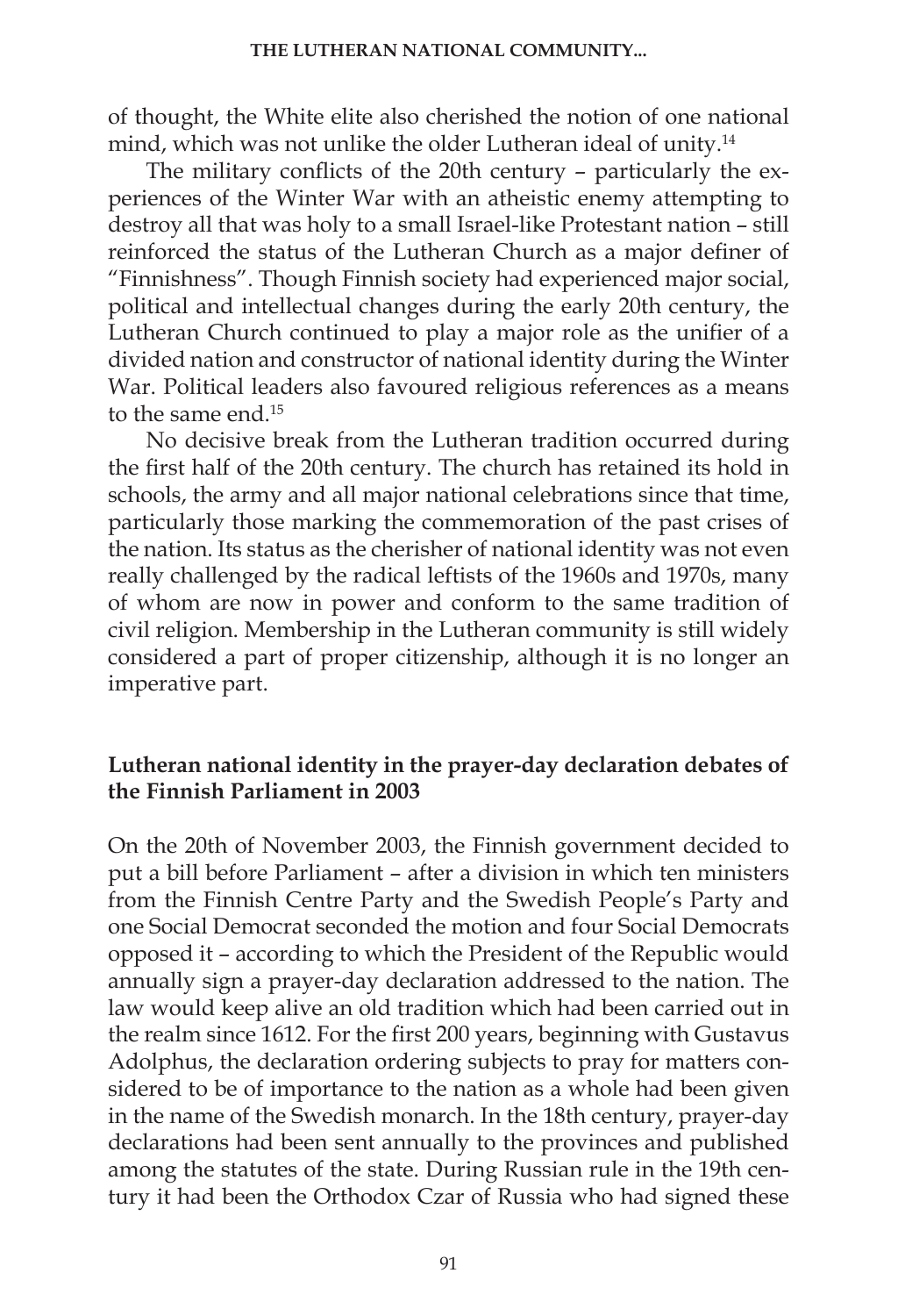deeply Lutheran documents calling for obedience to the powers that be. After Finland gained independence in 1917, the tradition continued to be followed first by the government and then the President.

In the year 2000, however, a new constitution was adopted in Finland, which reduced the powers of the President within the political system. According to the new constitution, the President should only have duties which are based on law. The problem that ensued was that prayer-day declarations had been given on the basis of custom as opposed to law. In 2003, a new law on religious freedom also made the prayer-day tradition appear as questionable in the eyes of the Committee for Constitutional Law. Consequently, the majority of the Centre-led government considered it necessary to enact a law on prayer-day declarations in order to preserve the tradition.

The introduction of such a bill was problematic from the point of view of the principle of the freedom of religion as stipulated in the new constitution. The texts of the declarations had become slightly more ecumenical since the 1980s, as Christian minority churches had been called to join the committee preparing them. The declarations were, however, still very much religious documents propagated most actively by the Evangelical-Lutheran Church to which 84% of Finns belong. Interestingly – and perhaps paradoxically – the declaration presented in 2003 urged the Finns to pray for an increasing degree of multiculturalism and toleration<sup>16</sup> in a society which continues today to be exceptionally uniform in ethnic, cultural and even confessional terms.

At first it seemed likely that Parliament would enact the law without seeing any particular problem in the involvement of the head of state – as a symbolical religious leader – in advising citizens on how to pray. The Committee for Constitutional Law had previously called for the enactment of such a law if the tradition was to be continued, and discussions on a private bill had suggested that a law would probably be passed if a bill was presented. In the preliminary debate on the bill in Parliament, only enthusiastic supporters participated in the discussion while the opponents remained absent or silent.

Once the bill faced the main debate in Parliament, however, it gave rise to an unusually intense controversy over the interpretation of the constitutional role of the President, traditional values, the relationship between church and state, freedom of religion, and toleration. Though not explicitly stated, the debate also concerned the institutional national identity of the Finnish state.17 The debate deserves special attention as an example of the potential long-term impact of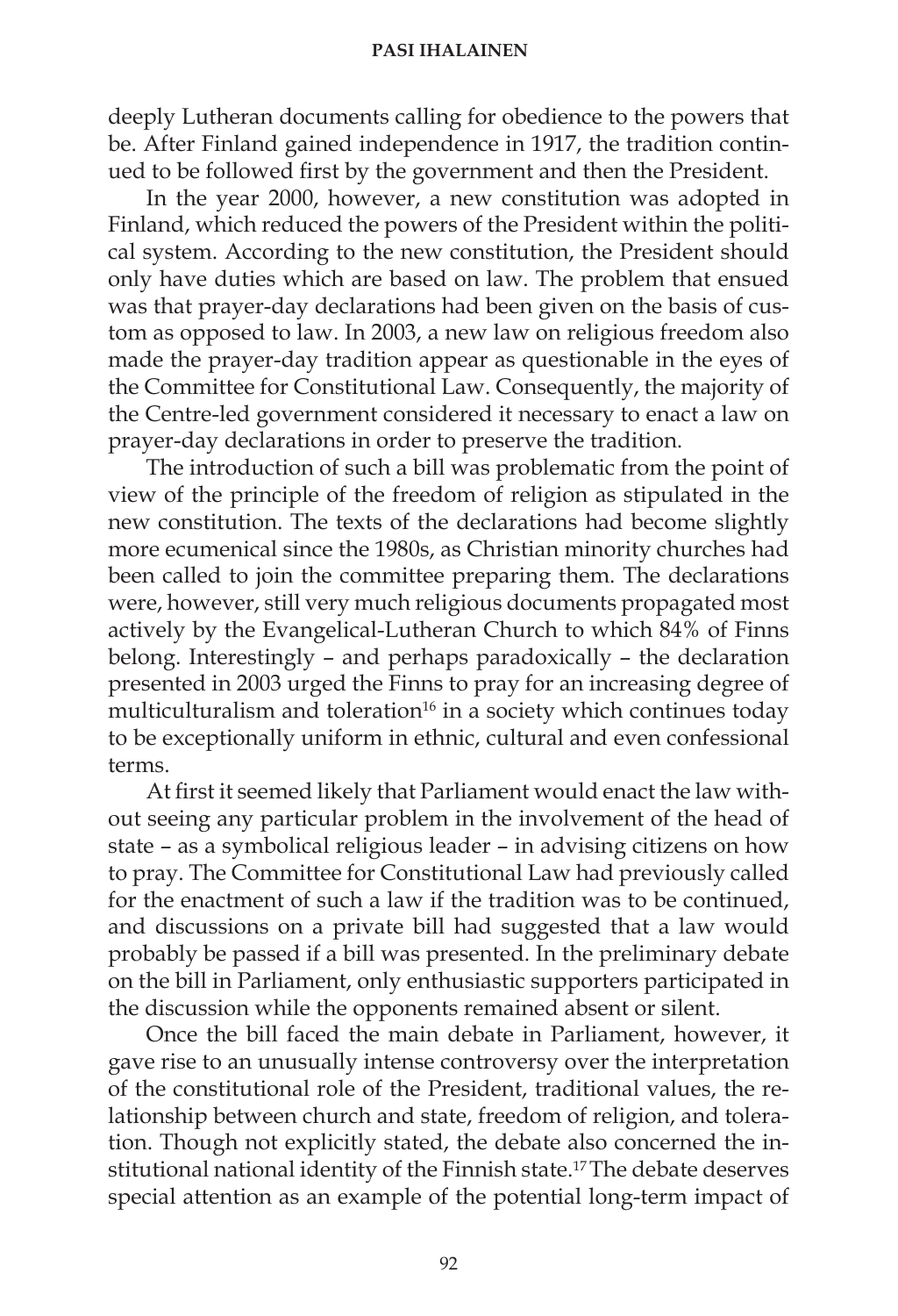religious constructions of national identity. It illustrates that institutional Lutheran national identity still has a strong hold in Finland, particularly when compared with other countries with a Protestant public church, such as Britain, the Netherlands or Sweden. In these countries, politico-religious rituals used to construct the identity of a confessional state have mainly been removed. In the Netherlands, the first steps toward the separation of the public church and state were taken during the French Revolution, and the present hour of devotion held in conjunction with the opening of the parliamentary session contains elements of Islam, Judaism, Hinduism and Buddhism as well as those of Christianity. In Britain, annual national days of prayer were removed from the Book of Common Prayer in 1859. In a pluralistic society such as Britain it is mainly the monarchy which keeps the institutional connection between church and state alive. In Sweden, state services were abolished in the early 1970s and prayerday declarations in 1983.

In Finland, however, some early modern Lutheran constructions of national identity are still present despite the fact that the country lived for a century under Russian rule in the 19th century, adopted philosophical traditions different from Sweden, saw the rapid development of a new political culture after the parliamentary reform of 1906, and has experienced a number of fundamental economic, social and intellectual changes since World War II. The Finnish example illustrates how powerful religious constructions of nation can be in a religiously relatively homogeneous society in which national identity continued to be constructed through religion also during the military conflicts of the 20th century. Though Finns may not be considerably more religious as *individuals* than the citizens of Britain, the Netherlands or Sweden, arguments derived from a secularized form of Lutheranism still play a key role in Finnish civil religion and *institutional* national identity – without many Finns even being actively aware of their existence. Lutheran features of the Finnish political culture are mainly considered self-evident and remain implicit, as issues associated with religion are regarded as private matters not to be discussed in public. In some special cases, such as the prayer-day debates, Lutheran conceptions of political community can, however, be expressed in more explicit terms.

We also need to keep in mind recent sociological research which suggests that the values of the Finns differ to some extent from the overall Scandinavian pattern. It has been shown that an average Finn lives according to slightly less secularized and more patriotic values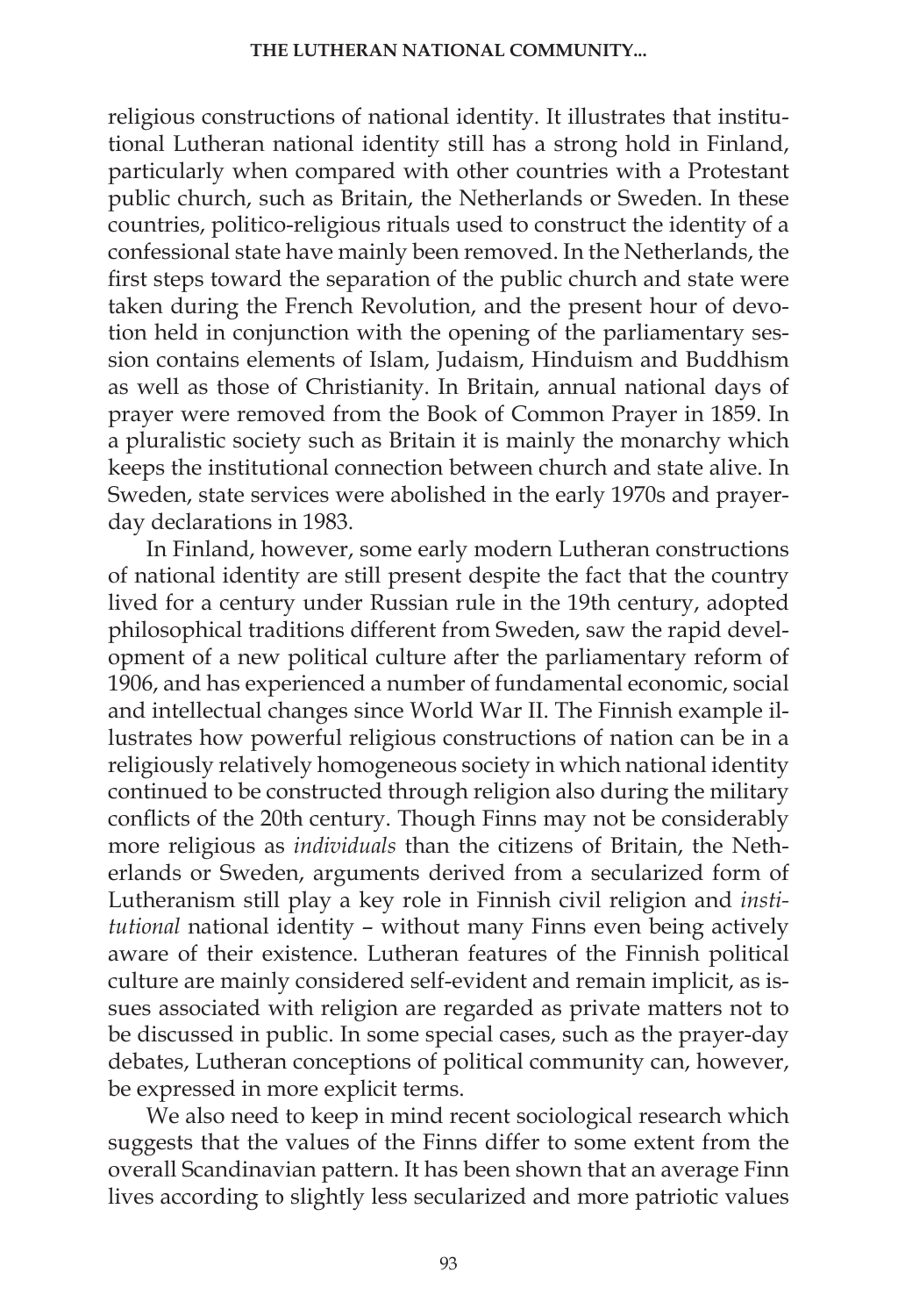than an average Swede, for instance. It should thus come as no surprise that, in the official celebrations of the millennium, Finns were probably the only nation to end the 20th century with Luther's hymn "A Mighty Fortress is our God" and to begin the new one by singing the National Anthem.18

## **Available argumentative strategies**

It is worth analysing some of the parliamentary language games provoked by the bill on presidential prayer-day declarations, keeping in mind some basic assumptions by which a Lutheran identity of the political community was constructed already in the early modern Swedish realm. These include the ideal of identical religious and political communities, the tendency to exclude outsiders, strict limits on religious liberty, the idea of the head of state serving as a religious leader, and the conception of Lutheranism as a necessary educator of ideal subjects or, increasingly, citizens. All of these found both advocates and opponents during the debates of 2003. Comparisons between related 18th-century arguments and those put forth in 2003 help us not only to recognize long-term conceptual continuities but also to point to an ongoing change in the Finnish conceptions of the religious dimension of institutional national identity.

The parliamentary minutes of the sessions held in November and December 2003 reveal at least four constantly used semantic fields linked to the Lutheran tradition of constructing national identity. Three of these reinforced traditional interpretations of the nation and one questioned them. A Lutheran conception of political community was reinforced by the use of (i) the language of *heritage*, *tradition* and *history*, (ii) the concepts of *nation* and *fatherland*, and (iii) traditional descriptions of the proper relationship between *church* and *state*, or, *religion* and *politics*. While argumentative strategies (i) and (ii) were usually taken as givens, particularly by the more traditionalist speakers, the relationship between religion and politics became a topic of open dispute, as did the fourth argumentative strategy, which was based on (iv) the concepts of *toleration* and *multiculturalism*. In 18thcentury state sermons, the status of the established church as the cherisher of the traditions of the fatherland had gone unquestioned. Toleration, in contrast, had been an excluded possibility and multiculturalism an entirely foreign concept.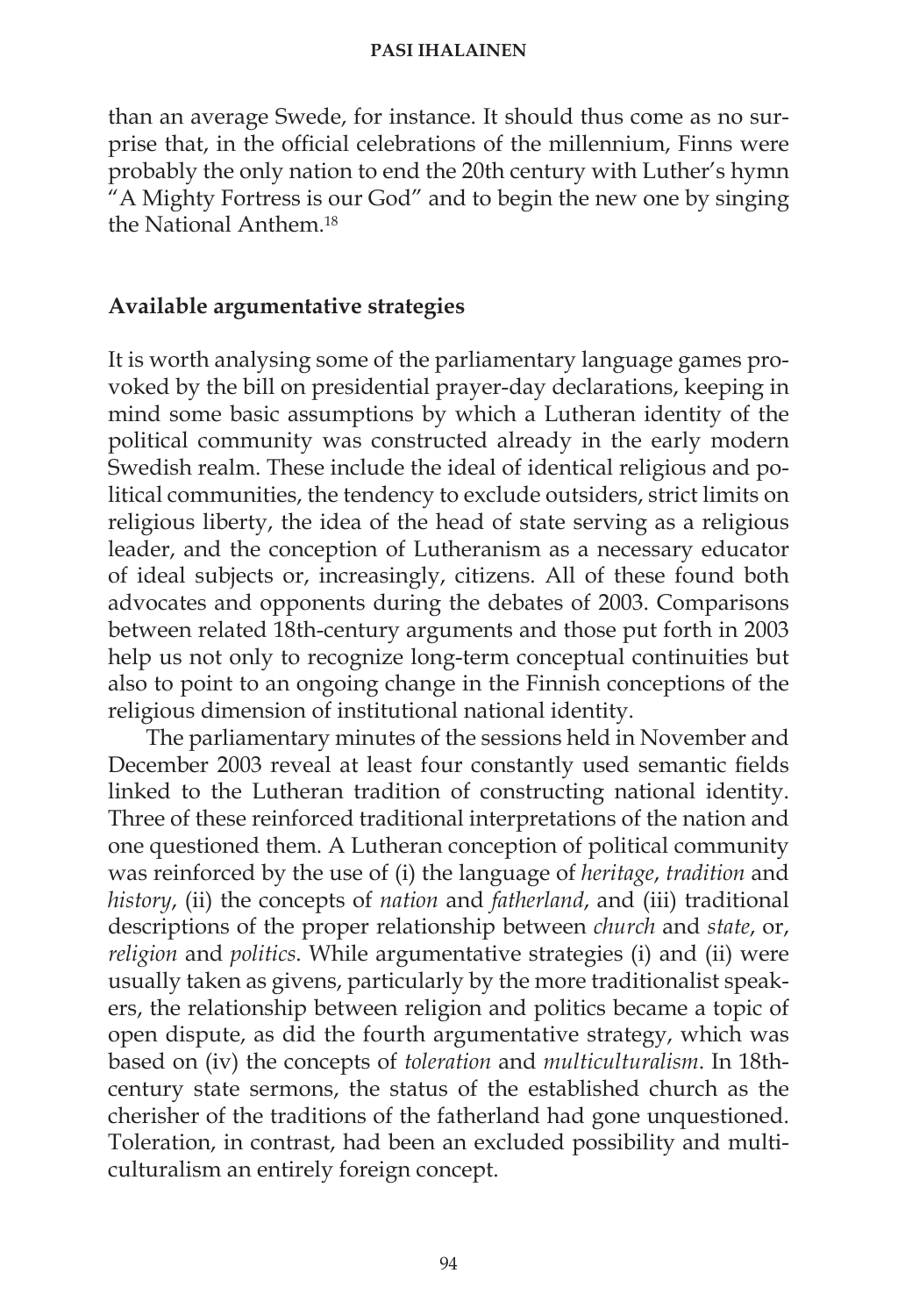## **THE LUTHERAN NATIONAL COMMUNITY...**

Though the practical relevance of the prayer-day declarations has declined dramatically since the 18th century due to secularization, the possibility of the abolition of the practice gave rise to several debates in Parliament. Few leading politicians were actively involved in these debates, but 21 members did participate. Four basic approaches to the question were adopted:

**(i)** The first approach can be characterized as the defence of all of the major features of Lutheran (or more broadly Christian) national identity, even by means of openly religious arguments. This approach also involved support for a strong presidency in the spirit of traditional Protestant monarchy. Religiously conservative backbenchers, such as true believers belonging to the religion-oriented party of Christian Democrats<sup>19</sup> and the only Lutheran clergyman with a seat in Parliament, $20$  actively supported the adoption of a law on presidential prayer-day declarations. The approach shared many of the values and ideas supported by the defenders of Christian values in other European countries but was evidently advocated by no more than a noisy minority in the Finnish Parliament.

**(ii)** The second approach was to defend traditional Lutheran values understood and advocated in more secular terms. This was a popular approach among the members of the Centre Party<sup>21</sup>, a value conservative and originally agrarian party with the highest number of seats in Parliament. All of the representatives of the Centre Party would support the bill in the final vote. Their opinions certainly followed also from the need to defend both the controversial bill and the government itself, as a failure to win the case would mean a loss of prestige for the government in general and the Minister of Culture in particular. Some opposition MPs also joined the chorus of those supporting the secular defence of the traditional values of the nation.<sup>22</sup>

**(iii)** Probably the most widespread, although rather inactively articulated, approach to the issue can be characterized as pragmatic secularism or modernism. This entailed the simultaneous maintenance of the tradition of prayer-day declarations and the removal of its openly political content, in other words its reformation so as to better correspond with the circumstances of a secularized society. This approach may also have been motivated by an un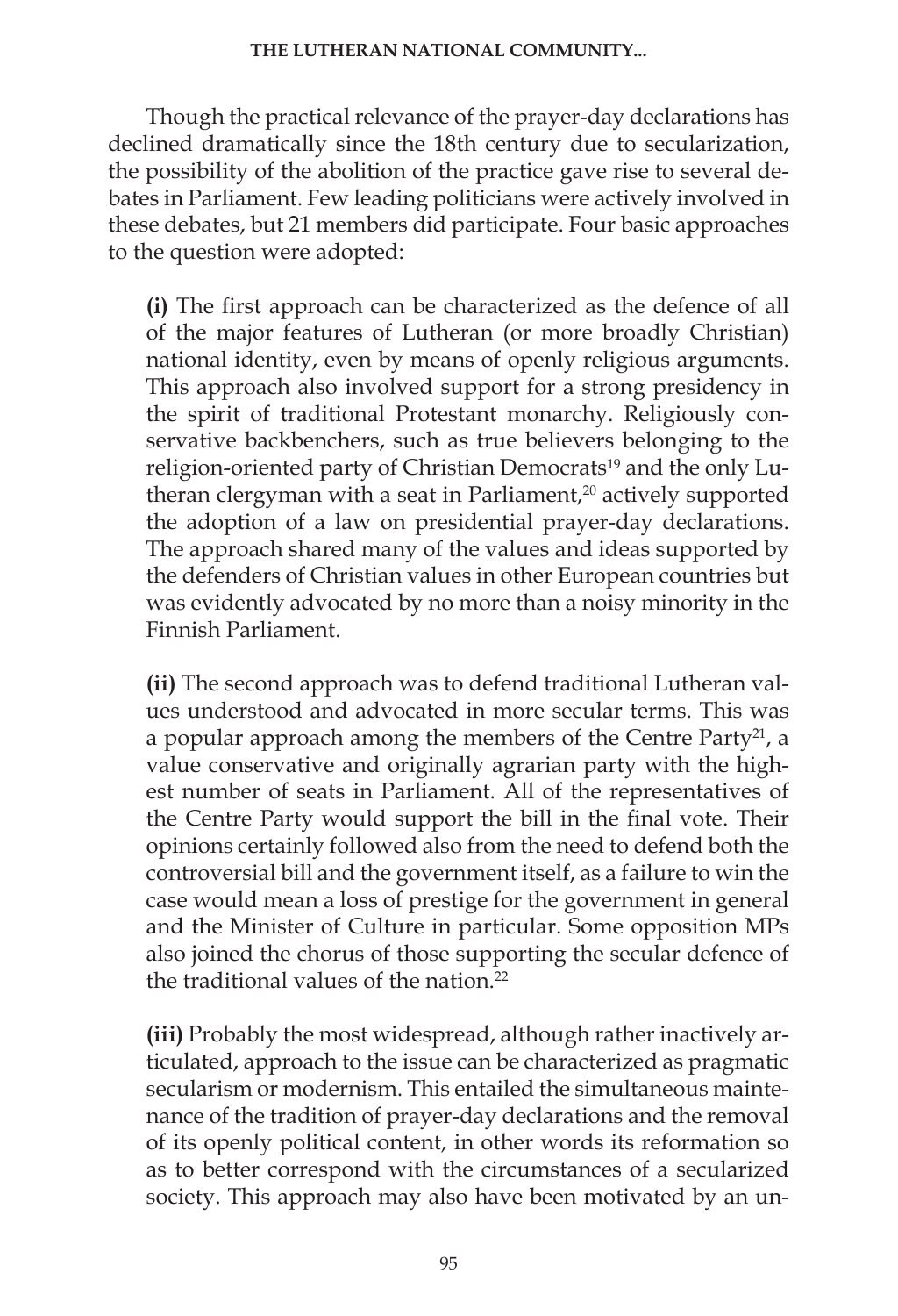willingness to increase the power of the President, which had just recently been reduced. The creation of a law-based practice in which the President would use symbolic power derived from his/her status as the head of state of a Lutheran nation would have strengthened the institution once again. The propagation of the traditional values of the nation was not questioned as such by the advocates of this approach, probably in order to avoid irritating many voters who were sympathetic to the Lutheran Church, particularly the actively voting elderly population for whom the Lutheran-nationalistic values, or, the values of the wartime generations, were (and are) holy. Such a pragmatic modernist approach to the dispute was adopted by the majority of the Committee for Constitutional Law, which presented a report on the bill and made a compromise proposal on *unofficial* presidential declarations.23 This proposal won the support of the majority of Parliament, as practically all Social Democrats and the majority of the National Coalition, for instance, voted against the governmental bill.

**(iv)** The fourth approach could perhaps be termed as "radical secularism" or "radical modernism," in the sense that some speakers were prepared to go further in challenging the conventions of the Lutheran concept of nation. Though openly questioning all practices mixing religion and politics in the spirit of a unified Lutheran nation, even the supporters of this approach were not campaigning for a total abolition of prayer-day declarations. They did not oppose the involvement of current President Tarja Halonen – a former Social Democrat who does not belong to the Lutheran Church but is well-known for her support of values such as toleration and social equality – *as a person* in the practice of giving prayer-day declarations. Three leftist female members of the Committee for Constitutional Law were prominent advocates of this approach.<sup>24</sup> The support of the radical modernist approach both within Parliament and among the electorate may have been more considerable than this, however. Many male supporters may have stayed quiet during the debates either because of an unwillingness to risk losing popular support for advocating overly radical views or simply because of a pure lack of interest.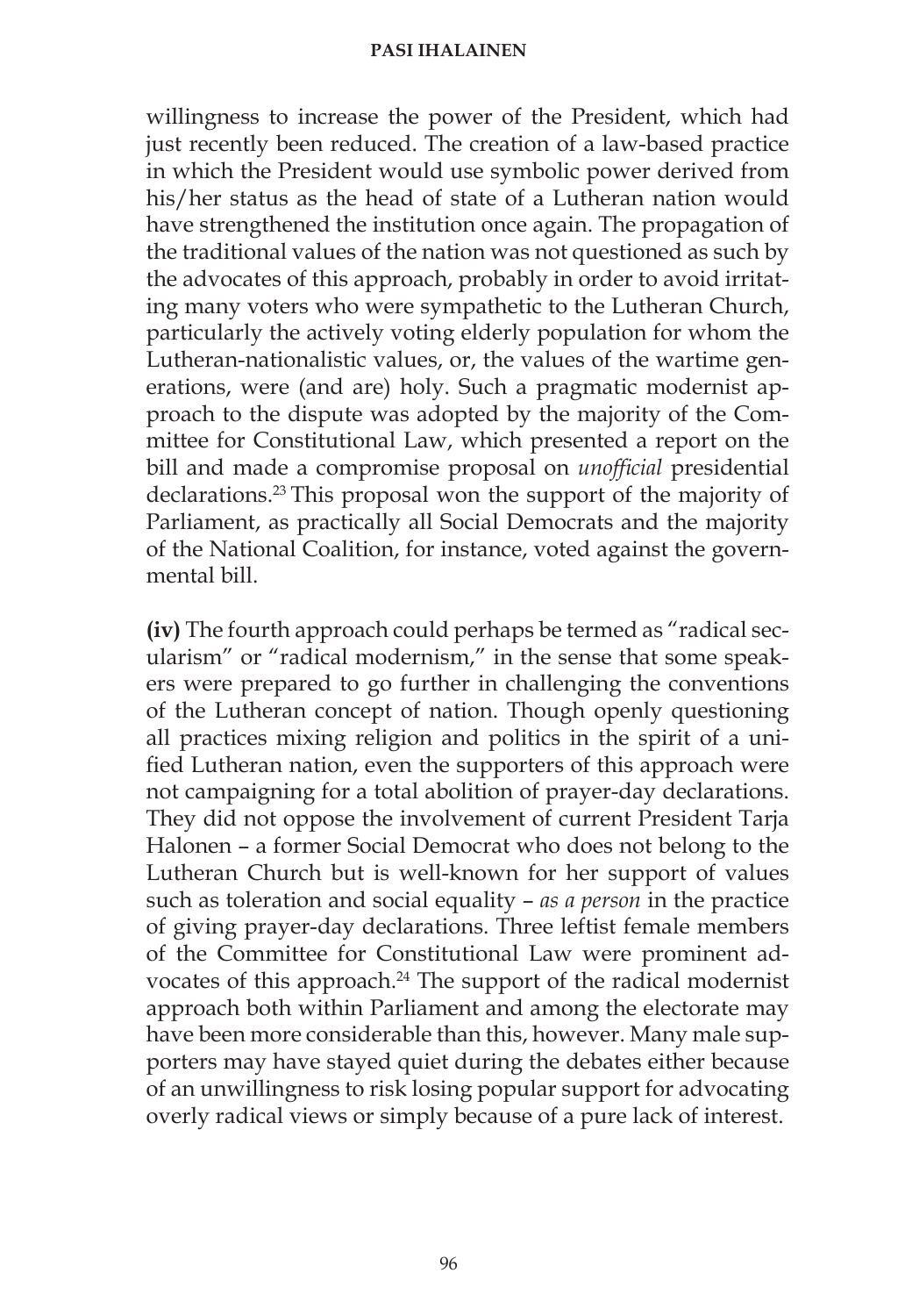## **How to best preserve tradition**

The frequently used concepts of heritage, tradition and history provided the basis for an almost total consensus among Finnish MPs regarding the need to safeguard tradition. At the same time, disputes emerged as to what the right way of conserving the tradition was. The debaters also disagreed on what actually constituted innovation.

The defenders of the Lutheran concept of nation readily described the tradition of prayer-day declarations with adjectives such as "good, old", "old, valuable", "old, excellent", "very valuable", "centuries-old", "long", "very deep" and "strong Finnish national, spiritual, patriotic". They also saw the tradition as "very significant in the history of our people" and underscored its character as "a centuries-old customary law" based on "Christian values" (Kankaanniemi, Oinonen, Rauhala).25 In his private member's bill, Kankaanniemi defined the prayer-day declaration as "purely a part of Finnish spiritual and national tradition"<sup>26</sup> - connecting the attributes of "spiritual" and "national" in a manner that linked the religious community of "Christians" with the political community of "Finland". History was also employed by the same speakers as a source of argumentation. Oinonen, for instance, repeatedly quoted the explanatory memorandum of the governmental bill, interpreting prayer-day declarations as a political tradition originating from the Roman Empire and "continued through the history of the Middle Ages in different forms and through the Reformation to here our Finland both in the days of a Grand Duke and then during independence". The conclusion was that a break in such a tradition caused by the failure to pass a law on presidential prayer-day declarations would have been "sad and downright shameful," "regression, a deplorable event," "a very questionable act" and "a very dangerous action".

More secular arguments defending the tradition were heard from Minister Karpela, who had advocated the law in government and introduced the bill to Parliament. She favoured attributes such as "old" and "invaluable" when talking about the tradition, maintaining that it was "an integral part of Finnish cultural tradition" and insisting that it should not be "rejected on the basis of light arguments". A similar description of the declarations as part of Finnish "cultural tradition" was also provided by a former Minister of Culture (Dromberg). Advocates of a Christian political community also referred to the "invaluable Christian tradition of customs" which needed to be saved primarily because of its significance with regard to Finland's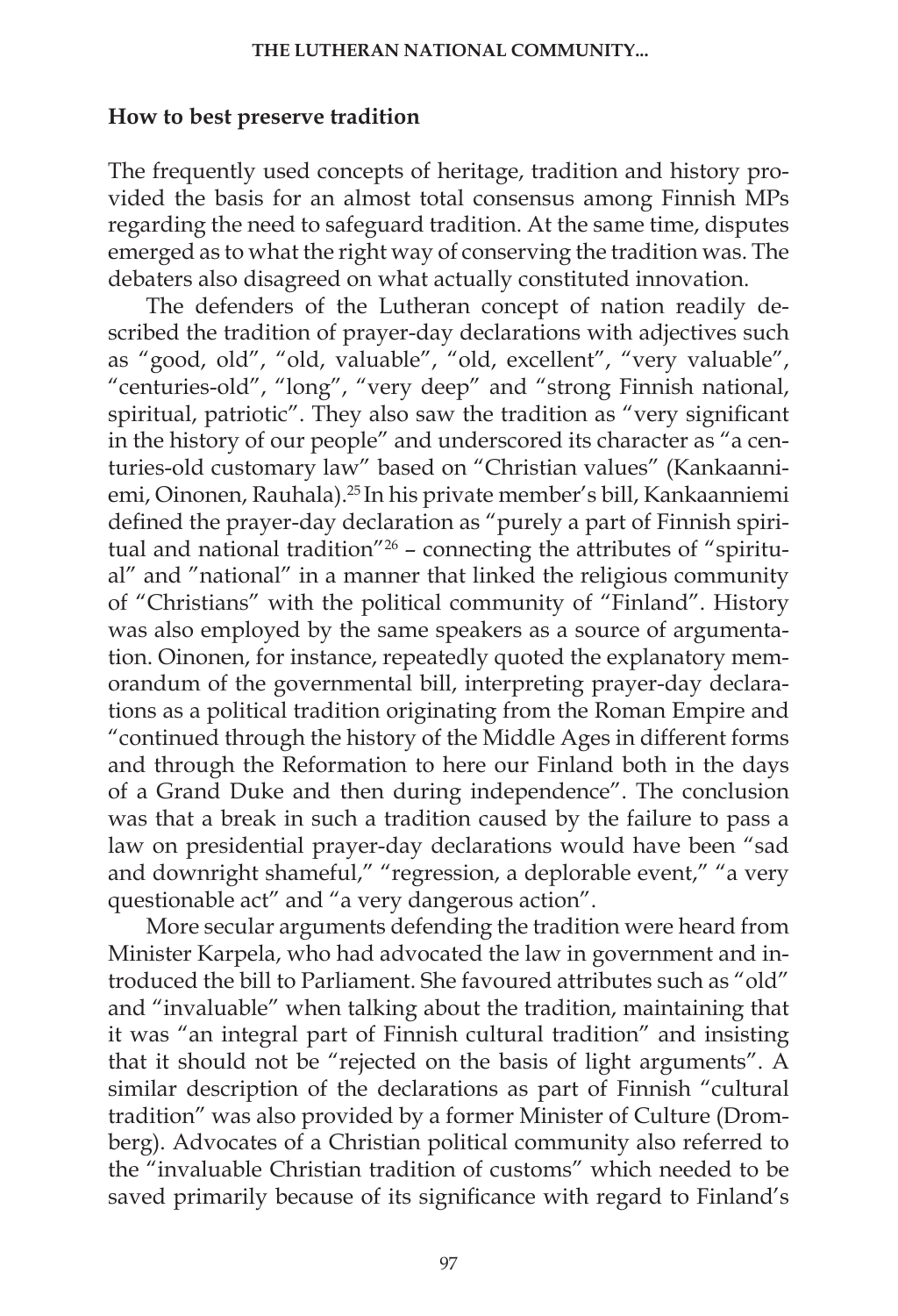"national cultural heritage" rather than merely because of the existence of an inherent need for congregations to be advised by the President on how to pray (Räisänen).

Karpela's fellow party members employed similar arguments on the conservation of "cultural heritage" but also emphasized the importance of cherishing "values" (Vihriälä, Nousiainen). Lahtela presented the most original and outspoken interpretation, viewing the religious and national communities as identical, arguing that "permanent concepts connected with traditions of popular culture" were under attack by the advocates of the liberty of religion and depicting the government as a defender of the basic values of the nation against such attempts. According to Lahtela, the Committee had understood the matter completely incorrectly in its attempt to break a tradition established during the Roman Empire. Such reasoning originated from a simplistic historical account in the introductory part of the bill which did indeed present the prayer-days as a Roman invention that had been followed without major modifications in the Swedish realm and Finland, including during the period of Russian rule.<sup>27</sup>

In its report, the majority of the members of the Committee for Constitutional Law rejected this pseudo-historical perspective and viewed the case on terms set by the current constitution.<sup>28</sup> Chairman Sasi did concede that the declarations were based on "a tradition which is hundreds of years old," but he advocated a compromise that would allow the tradition to live outside the legal confines of the new constitution as one of the "other activities" of the President. Vice Chairman Alho argued in a modernist fashion that the "creative solution" of the Committee allowed the tradition to take on "a more proper and better form that is more suitable for modern times and the spirit of the new constitution". Combining the vocabularies of tradition and modernity, she suggested that, thanks to the compromise, "this invaluable tradition" would acquire "a new and even more modern and valuable content".

While the chairmen only claimed to be preserving the tradition, some of the members of the Committee went further, questioning the unity of the religious and political communities, playing down the idea of the head of state as a religious leader and calling for the extension of religious liberty. One of their strategies was to argue that the traditionalists were advocating a worrying backwards turn. Krohn began by insisting that the compromise proposal would allow the tradition to continue in a way adapted to modern Finnish society and to the new constitutional role of the President. She continued, how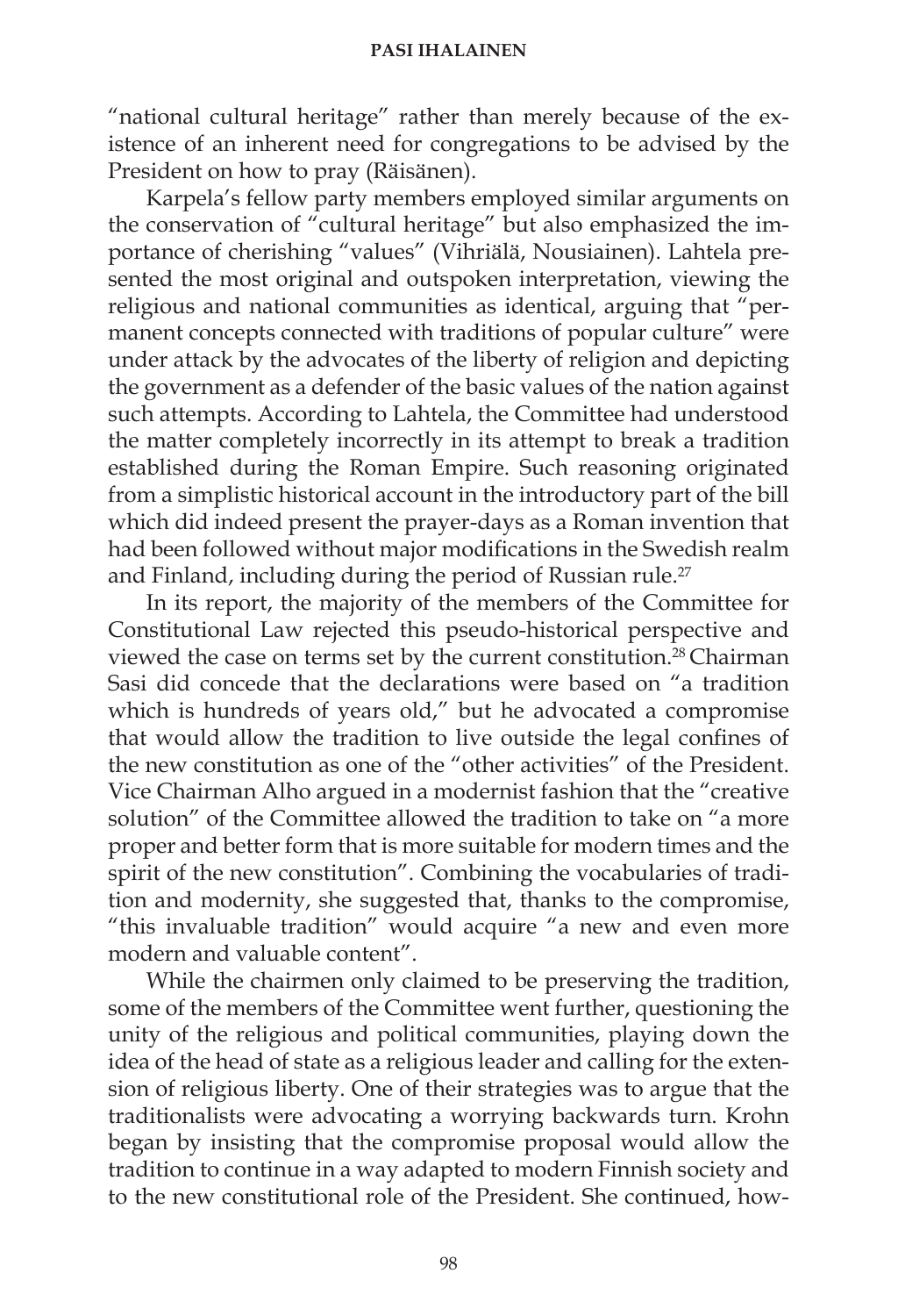ever, by accusing the church and its allies of promoting a law that would begin "an entirely new tradition," as it would logically entail that in the future the President would give declarations on behalf of "Mormons, atheists, Jews, Mohammedans [sic], Christians".29 Rejecting such attempts, Krohn described prayer-day declarations given by President Halonen without any legal guidance as "a beautiful and currently very humanistic tradition which unites the nation". While "the old practice" of presenting the declaration as a governmental decision signed by the President was unacceptable from the point of view of the right to freedom of religion, Krohn conceded that a balance between continuity and change could be struck by allowing the tradition to exist in a slightly modified form, the President retaining the right to give a declaration at her own discretion. This would happen even though "the original meaning or cause of traditions has already disappeared". Krohn's speech thus explicitly revealed that the entire practice had actually lost its relevance in the eyes of many but that, in the current circumstances, it could be allowed to continue in a "watered-down" form.

Representatives of all sides of the dispute seemed to be prepared to preserve the tradition but they disagreed on the proper means of doing so. The most enthusiastic defenders of a Lutheran political community insisted that the bill was the best way to prevent a questionable break in "a tradition which is hundreds of years old" and attempts to "change this tradition" (Rossi, Särkiniemi, Oinonen). Lahtela suggested that "this sort of Green worldview has infected and overtaken this Parliament and society and that there is readiness to tread underfoot and reject everything old, sacred and valuable". One of the reformers responded by suggesting that the Centre Party was – for party-political reasons – merely attempting to make it appear as if some wished to continue the tradition and others did not (Huotari). Even this reflects the prevalent unwillingness to redefine institutional national identity in radically novel terms. No speaker questioned the construction of a Lutheran national identity by suggesting that prayer-day declarations should be abolished. In contrast, the connection between the institutional identity of the nation and Lutheranism was generally recognized as an intimate one. It was something that was too risky to intervene with through the introduction of excessively reformist ideas, particularly as the debate took place only days after the celebration of Finland's Independence Day. On that day, Lutheran churches around the country had served as major forums of the commemoration of the hard times of the nation – the Winter War included.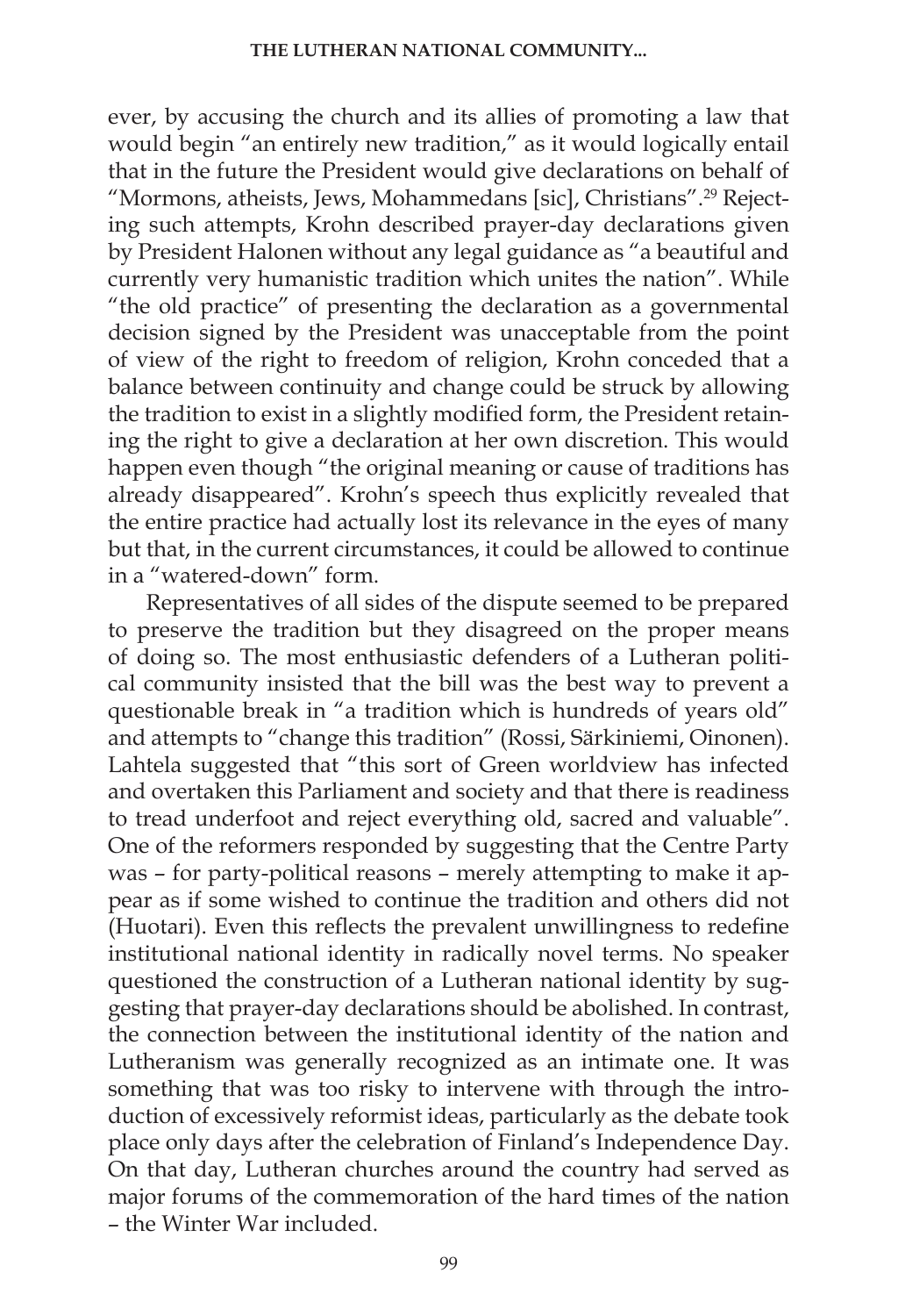## **Lutheran national identity defended and redefined**

The "identity" of the nation may not have been discussed in explicit terms, but it was one of the very issues around which the debate centred. The concepts of nation and fatherland – together with the closely related terms of "society" and "state" – were in frequent use. The concepts of "people" and "citizen" were also linked with the debate, partly because the Finnish concepts of "nation" (*kansakunta*) and "citizen" (*kansalainen*) are both derived, unlike many other European languages, from the ethnic concept of "people" (*kansa*).30 The concepts of society, state, people and citizen were all repeatedly mixed with that of nation.

The defenders of a Lutheran interpretation of political community willingly employed the semantic field of "nation" in their arguments and described Lutheran national identity in terms not unlike those we encountered in 18th-century Sweden. Kankaanniemi, when introducing his private bill, linked the feelings of nationalism, patriotism and religion and described prayer-day declarations given in the name of the powers that be as "a strong Finnish national, spiritual and patriotic tradition". The same rhetorician combined the concepts of "society," "state" – as represented by the President – and "the Finnish people" in a manner typical of Scandinavian political rhetoric when suggesting that prayer-day declarations were a demonstration "by our society and also the President of the Republic" that "we still respect these old traditions and also these Christian values on the basis of which the Finnish people has in difficult years and decades thrived". This linkage of Lutheranism and national identity culminated in a reference to President Kyösti Kallio's politico-religious advice to the Finns dating back to the time of the Winter War, which suggested in implicit terms that it was the glorious legacy of the Winter War that was being protected by the advocates of the bill. This type of argument touched an area of patriotic values holy not only to the generations of voters who actually fought in the wars but also to most other Finns.

Chaplain Oinonen's conception of the Finnish national identity as essentially Lutheran and the declarations as a major expression of that identity was also outspoken, as he stated that: "It demonstrates the value basis on which we want to build the life of our nation that the supreme political leaders of the country give a declaration on four days of thanksgiving, repentance and prayer." Indeed, there was no hiding the fact that by doing so the rulers "remind the nation via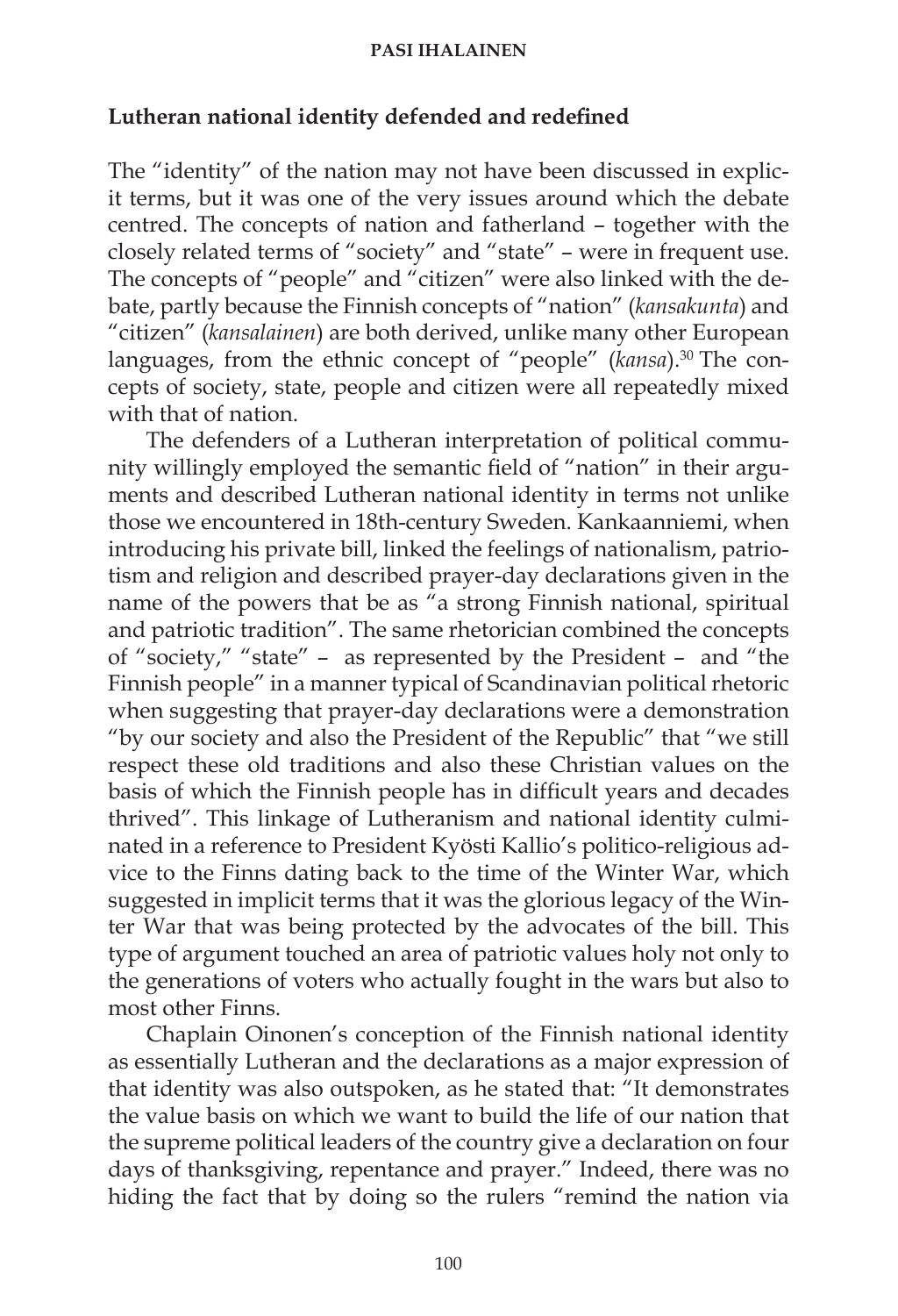the Evangelical-Lutheran Church and other churches about what is most durable in our society". This Lutheran clergyman viewed one of the main duties of the church as being the education of the nation in politico-religious values. He saw the prayer-day declaration as an essentially "national" question, as "a very valuable thing to the nation" which "needs this kind of value basis". Politics and religion appeared as closely connected: it was necessary that "the government gives clear signals on the value basis on which public life can be constructed" by publishing prayer-day declarations and that "Finland as a nation remembers that value basis on which previous generations wanted to construct this society". Oinonen welcomed this ongoing debate in that it made "us as a nation" recognize the importance of the issue so that "the nation acknowledges what is durable" and avoids "such a shame in the history of the nation that, just before the Day of Independence [6 December], the authorities would fail to give a declaration on four days of thanksgiving, repentance and prayer". Like many other defenders of the Lutheran political community, Oinonen associated the "nation" with the government of the "state" and further with "society," maintaining that "society must have a right to acknowledge its value basis" through the actions of political leaders.

During this debate on Kankaanniemi's private bill, some devout advocates of a Christian conception of political community introduced openly confessional arguments into the debate, pointing out that "Finland needs the basic message of the gospel, the message on mercy and forgiveness" (Essayah). More secular arguments based on the nation also appeared. Lahtela, for instance, emphasized the significance of the prayer-days for "Finnish culture, life, values and future". He combined the language of the Lutheran political community, militant rhetoric and elements of late-twentieth-century Nordic discourse on welfare society, arguing that a law on prayer-day declarations would "strengthen this nation and the perseverance of the nation in those depressing battles which are currently being fought to defend welfare society". Among the True Finns, an opposition party with a considerable record in populist rhetoric, the will of the "people" was the ultimate argument. As "the majority of the Finnish people belong to the national church," "Christian values are the basis and bedrock of the Finnish people" and hence prayer-day declarations were a necessary part of the political life of the nation (Soini). The former Minister of Culture also emphasized the importance of Christian values "to us Finns" and maintained that the supreme po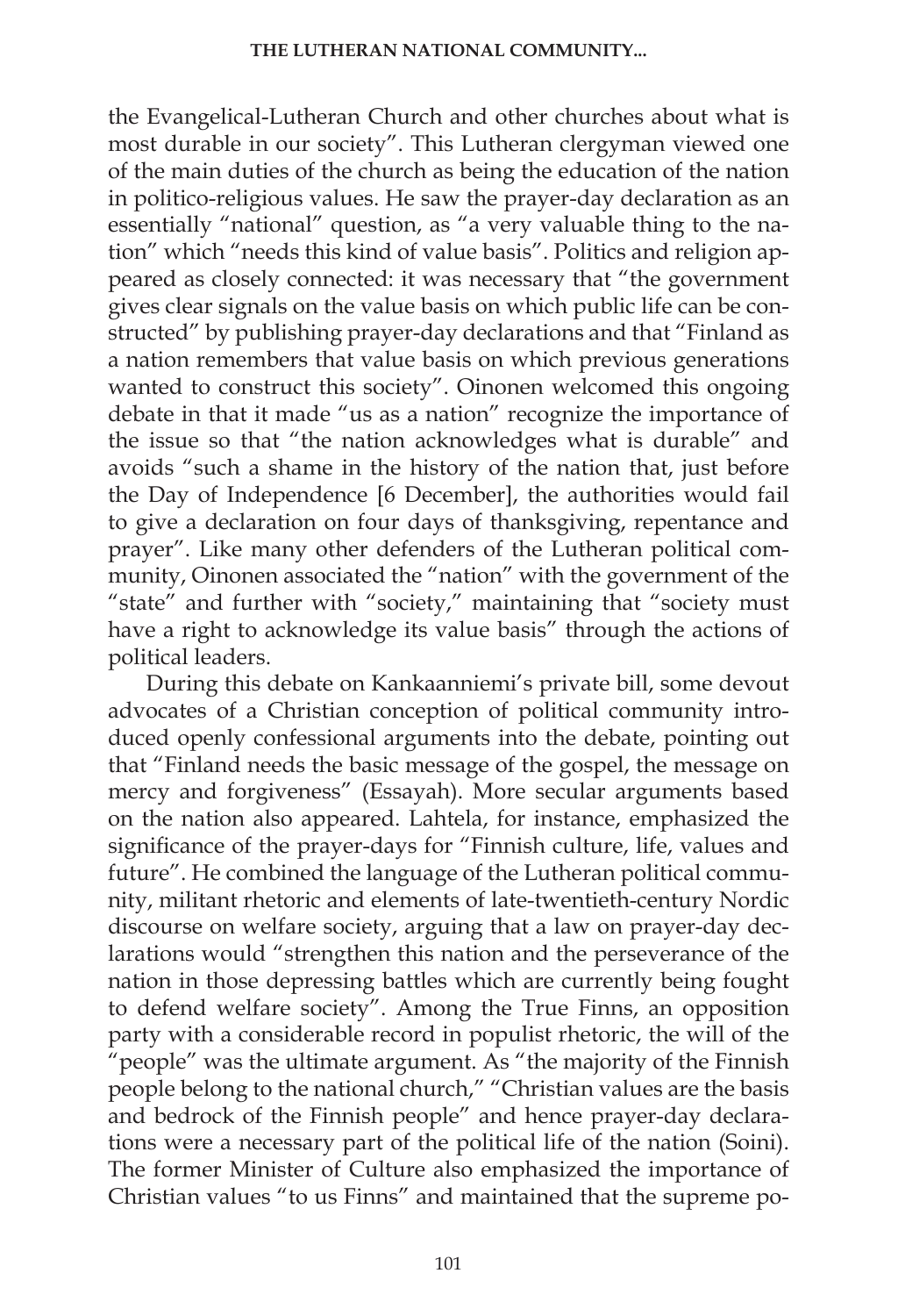litical leaders of the country should express their respect for these values (Dromberg). All the speakers called for the introduction of a law in this debate, which may have given the majority of the government the wrong impression with regard to what Parliament actually wanted.

The introductory part of the governmental bill, which was presented to the Parliament two weeks later, was not equally dependent on the languages of nation or Lutheranism but made only a general reference to the fact that "the majority of the people belong to Christian churches".31 The advocates of the Lutheran national community were eager to repeat their arguments based on the concepts of "our nation" and "our people," however. For Chaplain Oinonen, it was "the nation," "our state" and "society" (all three concepts sharing the same basic meanings), and not so much the church, which needed the presidential prayer-day declarations to "create the value basis of the nation". It was a statement of the entire Finnish "society" that the Minister of Culture and President signed the declaration.<sup>32</sup> As to the roles of the church and the people in this construction of Lutheran political community, it was "the duty of the church to announce and the duty of the people to find this message of the prayer-day". Furthermore, the people had the duty of ensuring that only such presidents would be chosen who would sign the declaration. Summarizing his national rhetoric, Oinonen considered it necessary that "Finland as a nation acknowledges the long tradition" and that the tradition would continue "for as long as Finland is a nation".

Lahtela, a Centrist populist reiterating Oinonen's arguments, insisted on the need to view the issue from a "popular" perspective, "popular" meaning that "the majority of the people belong to Christian churches" and hence "the great majority of the people" would support the bill. Knowing what people wanted, Lahtela argued that the law would be "the best we can give to the Finnish society, its present people and future generations". This enthusiastic debater also suggested that similar "fundamental" debates on "the state and future of the nation" should actually be held in Parliament weekly, as they would promote familiarity with values which "dozens of generations before us have heard in declarations, believed, hoped for and on the basis of them built this our fatherland".33 This lay interpretation of the Finnish Lutheran national identity certainly corresponded with that of a number of rural supporters of the Centre Party.

The pragmatic modernists of the Committee for Constitutional Law bypassed the language of nation in their report, however, and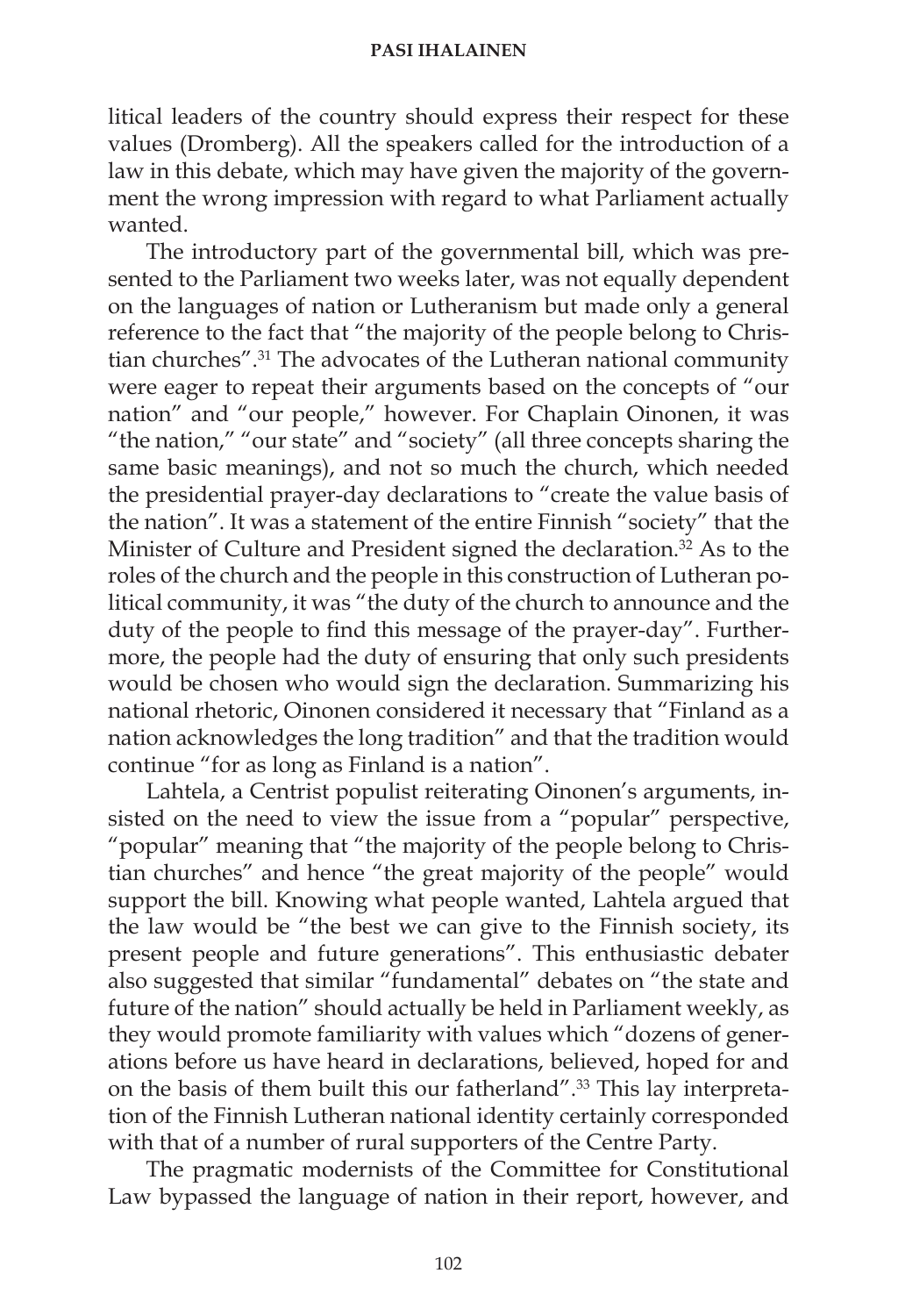focussed instead on the concept of "citizen". The chairman of the Committee defined the proposed unofficial presidential prayer-day declaration as a recognition given to "the activities of the citizens" (Sasi). Radical modernist members of the Committee opposed all formulations which would urge or oblige citizens to become involved in religious activities, seeing such orders as unconstitutional and as rising from the lack of respect for non-Christian citizens of the Republic (Lapintie). Recognizing the role of the declarations as "a tradition which unites the nation," one speaker rejected the custom of giving an institutional declaration as something that "violates the freedom of religion of very many citizens". According to the compromise proposal, in contrast, the President, as "the symbol of the nation and as a national actor," keeps contacts "with different forces supporting society" but does not do so as an institution (Krohn). Vice Chairman Alho would have allowed the President to sign the declaration as a person but not as an institution whose decision would oblige citizens. The President would then show "intellectual leadership unifying the nation" and contribute to "the search of the intellectual way of the nation". In this modernist approach, the language of "nation" made an appearance but carried secular rather than religious connotations. State-imposed restrictions on the religious liberty of the citizens were rejected, as was the notion of the head of state as a religious leader. The presidency was secularized by reference to the "intellectual" leadership of the nation.

Some defenders of the Lutheran political community defined the relationship between the state, religion and citizens differently, arguing that there was nothing wrong with "urging citizens to do good things" and educating them through public religion. The official declaration of Christmas peace in Turku on Christmas Eve – with the hymn "A Mighty Fortress is our God" and the performance of the National Anthem – provided them a further example of how "us, citizens" and "all people" could be addressed and advised (Rossi). This traditionalist Lutheran conception of the nation (state, society, people, citizen) was countered by one emphasizing the rights of the citizens and active civil society. The two sides clearly had difficulties in agreeing on much else than the existence of the need to maintain the tradition of prayer-day declarations for historical reasons.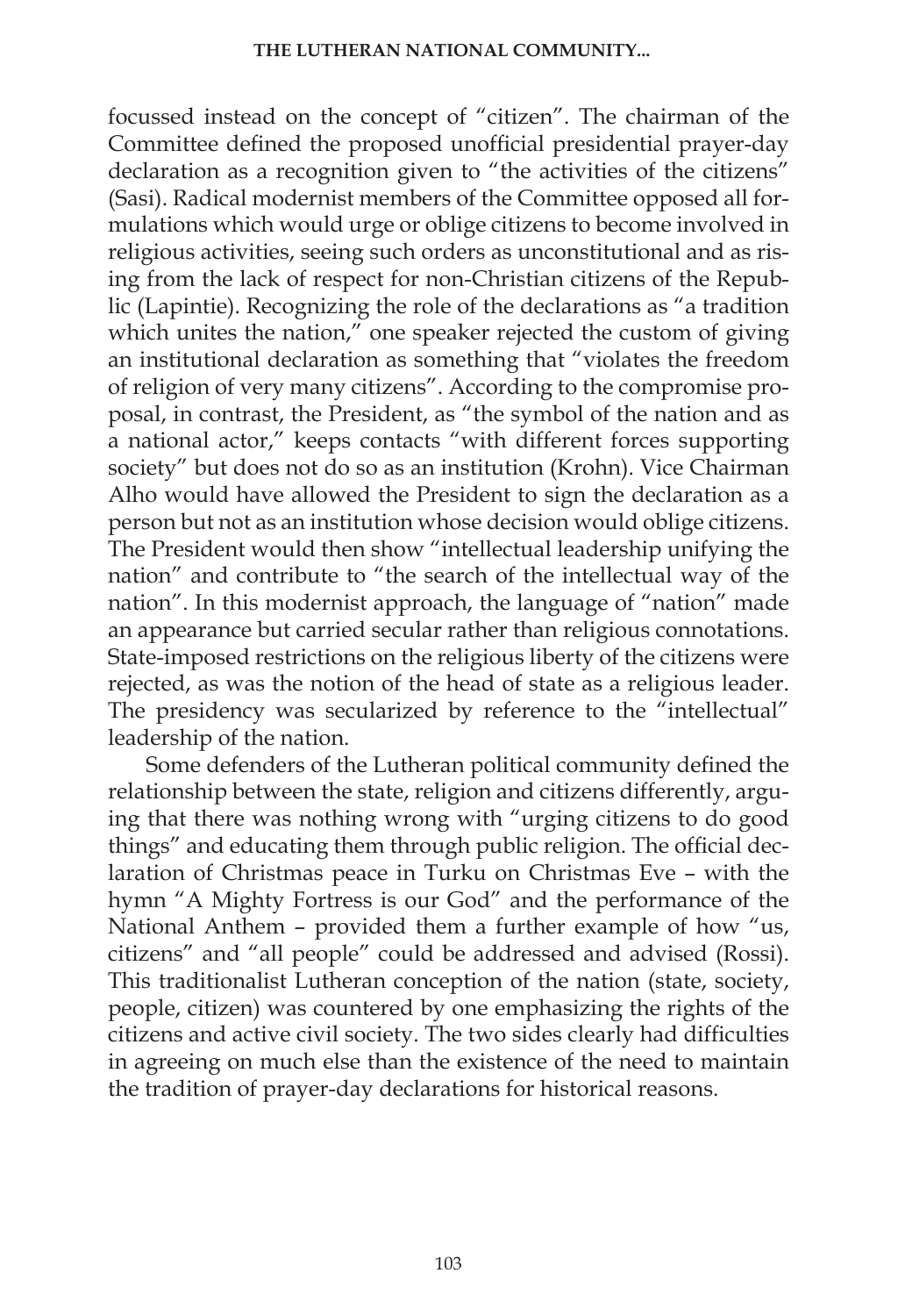# **Diverse conceptions of the relationship between politics and religion**

The proper relationship between the church and state, or religion and politics, unavoidably turned into an object of dispute in the debates. The traditionalists and modernists disagreed on the role of political institutions in defining the values of the nation. The ongoing talks on the need to refer to Christianity in the constitution of the European Union as the value basis of the community provided a further context for this dispute.

The advocates of a Lutheran political community and the only Catholic member of Parliament considered it self-evident that political leaders both in Finland and the EU recognized the status of Christian values (Oinonen, Soini, Essayah, Rauhala). Chaplain Oinonen prophesied that a failure to do so would before long lead to the collapse of the entire community. Lahtela called the Committee for Constitutional Law "the legislator of the basic and highest values of the Republic" [*sic*] and urged it to recognize the need for the authorities to support Christian values.

In the governmental bill and the Minister's introductory speech, the need for the state and church (or "churches" or "religious communities" in plural) to "interact" was approached in a more conciliatory manner. The government emphasized the "common causes of anxiety of the state and churches such as social justice and charity". Another governmental argument was the need for the head of state to recognize the fact that most inhabitants belonged to Christian churches.34

The majority of the Committee, however, emphasized the need to separate religious and political communities and to broaden the religious liberty of citizens. According to the Chairman, recent constitutional changes made it necessary that "the government distance itself from religious activities," which meant that future presidential declarations should thus be given according to the President's discretion as a person as opposed to on the basis of a legally binding institutional decision (Sasi). More radical reformers saw the proposed law urging citizens to take part in Lutheran religious activities as downright unconstitutional and as a violation of the religious views of many citizens. The law would have halted the development toward religiously neutral political institutions and restored an older conception of the relationship between church and state (Lapintie). Krohn concluded that the Finns still had "an unclear conception of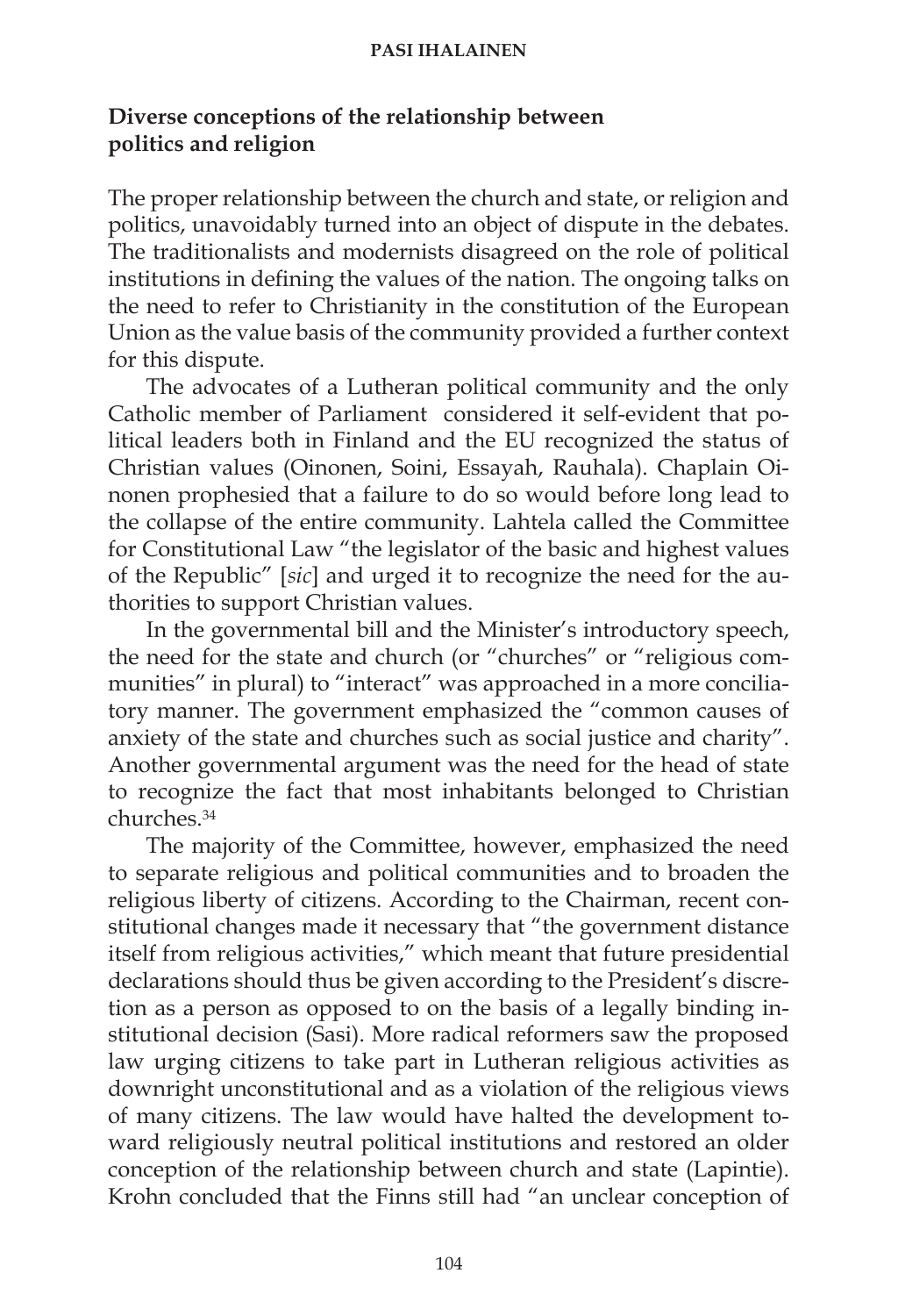the relationship between state and church" and hence had difficulties in accepting the neutrality of state institutions in religious issues. She even suspected that the church was actively campaigning to re-establish its status in society with the support of some political groups. The Vice Chairman saw the adoption in Finland of "a fundamentalist way of thought within the European community" as troublesome, and Huotari echoed the same concern by suggesting that the bill was no more than a hidden attempt to reinforce an old-fashioned and dangerous conception of the relationship between religion and politics. Breaking a basic convention of Lutheran Finnishness, this leftist MP pointed out that it was impossible to foresee which religion and what kind of ideologies the Finns would profess in the future.

The advocates of the bill employed an equally harsh tone in their argumentation. Rossi accused the modernists of forgetting the traditions of the state and of attempting to make "the society turn its back on the church". While it was suggested that the Ministry of Education and the President, and thereby the entire "society," could control and renew the content of the declarations, the notion of the President failing to give a declaration was considered "very strange," as it was one of the duties of the powers that be to lead the way of the "nation" or "society" (Kankaanniemi, Rossi, Oinonen). There was a clear call for a president who was also willing to pursue the role of a religious leader.

Calls for the religious neutrality of the state were encountered with arguments according to which the Finnish state was not truly "neutral in religious questions". There were Christian programmes on public television, religious education in schools and state services on Independence Day. Furthermore, there was no European-wide development toward religiously neutral institutions. It was maintained that religion and politics had not been mixed by the defenders of the bill in the manner to the degree to which they could be mixed "abroad". Indeed, the argument that political institutions should remain neutral with regard to religious issues was seen as the worst possible kind of politicization of religion (Särkiniemi). Clearly the arguments of the two sides did not meet, as one side supported a traditional Lutheran state where religious and political communities overlapped and the other favoured a radically secularized conception of the political community.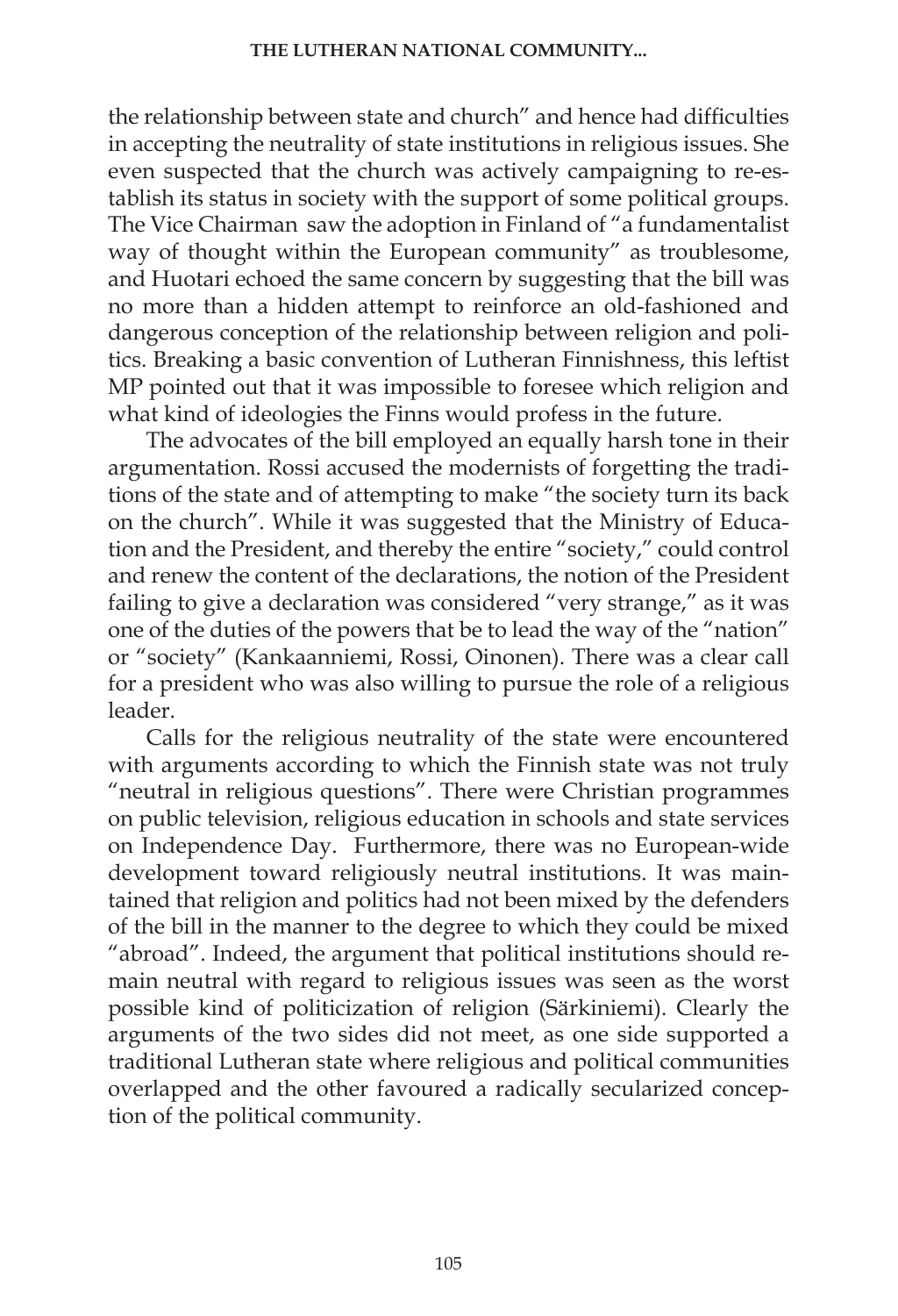# **Religious liberty and toleration in an increasingly multicultural and pluralistic society**

Unlike 18th-century state sermons, the concepts of toleration, multiculturalism and pluralism played an important role in the Finnish debates of 2003, as did the suggested synonym "ecumenism" and the opposing expressions "intolerance" and "bigotry". The use of these concepts reveals that Finnish politicians held very different views on what toleration was and whether it was a desirable phenomenon.

Among the defenders of the Lutheran national community, much effort was made to counter expected accusations of intolerance in advance. This was done by redescribing the opponents of the bill as advocates of "bigotry" and "intolerance" toward "basic Finnish values" (Kankaanniemi, Lahtela). They had also misunderstood the concept of "toleration". According to Oinonen and Essayah, it was a "strange interpretation of religious liberty in Finland according to which people should keep themselves detached from religions," whereas "the Western and American interpretation of religious freedom . . . is that people should have a right to practise religion and that society has the right to acknowledge this value basis". While it was "good to tolerate, doing wrong cannot be tolerated". It was a mistake to give up one's own values in the name of toleration. For Essayah, toleration was "to adhere to one's own values while appreciating different views as well". Soini declared that "there are limits to toleration and the down-play of values, and those limits run here at this time". The limits of religious liberty and toleration were thus still in place. Another argumentative strategy of the traditionalists was to assure people that they had the good of *all* religious groups in mind and that members of non-Lutheran religious communities had no problem with prayer-day declarations. Oinonen and Kankaanniemi repeatedly referred to a newspaper interview with a Muslim who stated that Finland would be a better place to live, even for Muslims, if the Finns would adhere more strictly to Christianity. For Oinonen, such a statement was an expression of "positive, true religious liberty".35

Aware of the demands of the recently passed law on the freedom of religion, Minister Karpela presented the prayer-day declarations as symbolic rather than legal measures and maintained that they allowed citizens to retain their freedom of religion. She underscored the "ecumenical" character of the declarations and their tendency to advocate toleration, thus attempting to give the adjective "ecumenical" such meanings that would make it appear as synonymous with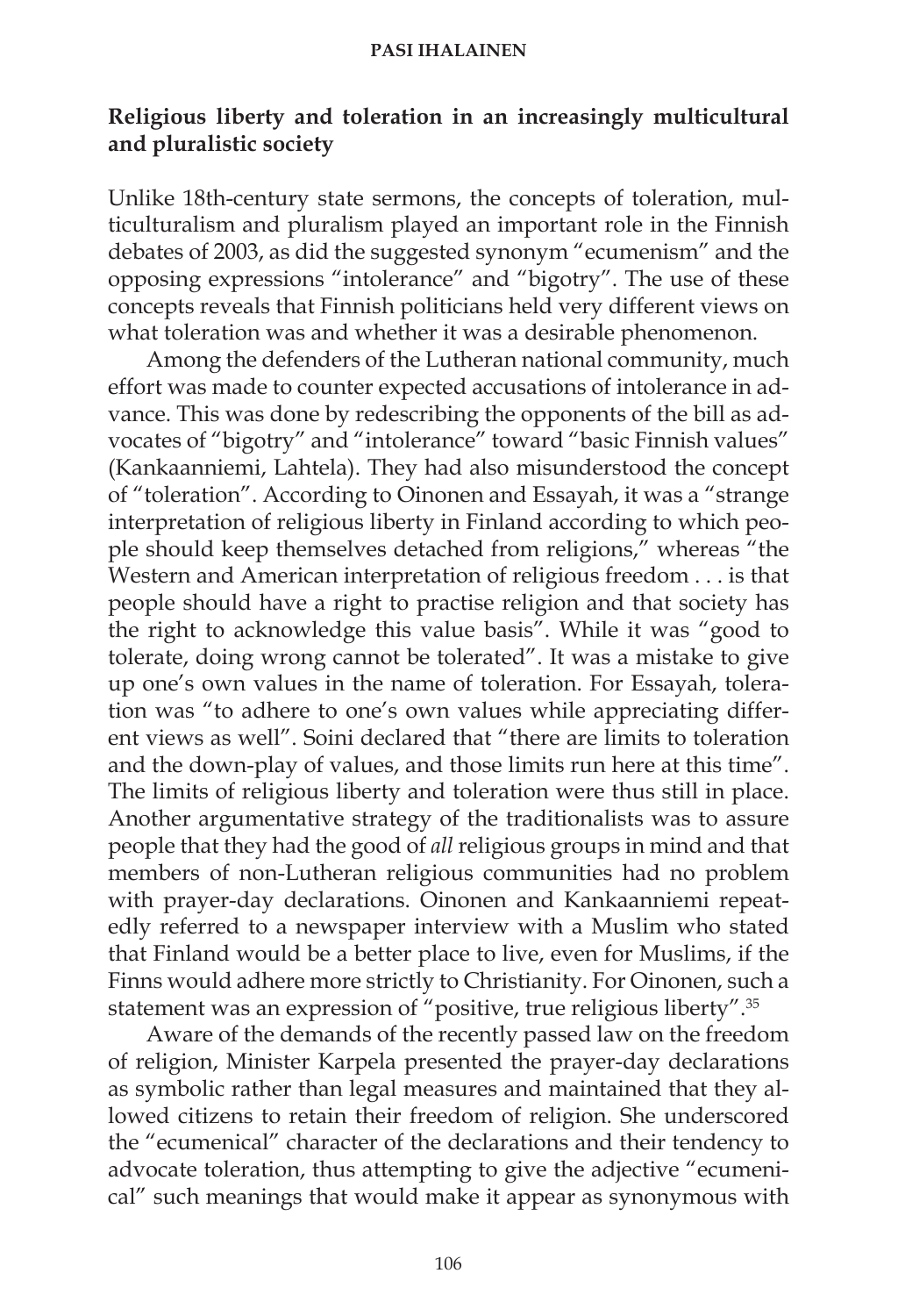the adjectives "tolerant" and "pluralistic" (see also Oinonen and Dromberg).

The Committee adopted a different interpretation of the freedom of religion and conscience, arguing that such constitutional civil rights made it impossible for the head of state to give official prayerday declarations, particularly ones urging the citizens to act in a certain religious way.36 One of the members, Lapintie, gave the clearest indication of social change that called for such a reinterpretation:

Society is no longer as uniform as before, as we do, after all, have this multiculturalism and different world-views. Hence it is, in my opinion, . . . more important than before to take into account the religious and ideological views of those groups and individuals who deviate from this main religion.

The conclusion was that "this variety of religion and society and multiculturalism" and the need to treat all citizens on equal terms called for the religious neutrality of political institutions. Vice Chairman Alho defended religious toleration also on economic and cultural grounds, arguing that "toleration is a positively important issue for the nation". Attempting to reconcile tradition with this ideal, she suggested that prayer-day declarations given outside the constitutional role of the President could also advance the cause of toleration.

Such an understanding of toleration was countered by Satonen with the widely held assumption that it was not multiculturalism but the "Lutheran work ethic" that had played a role in the rise of the Finnish economy and the uncorrupted nature of Finnish society. In Satonen's view, such values could be best advanced through lawbased declarations, which in no way denied the rights of the supporters of other religions. Some secular defenders of the Lutheran national community saw the tendency to emphasize the religious freedom of minorities as something that had been used "to destroy many good things in this society," including religious celebrations at schools. Oinonen argued that it was precisely this rise of multiculturalism which made a law on prayer-day declarations necessary. Särkiniemi warned the members about advocating both this brand of "negative freedom of religion," in which all religious statements by institutions would be seen as negative, and a multiculturalism in which no values mattered.

The prayer-day dispute ended, after a vote,<sup>37</sup> with the victory of the compromise proposal according to which the declarations went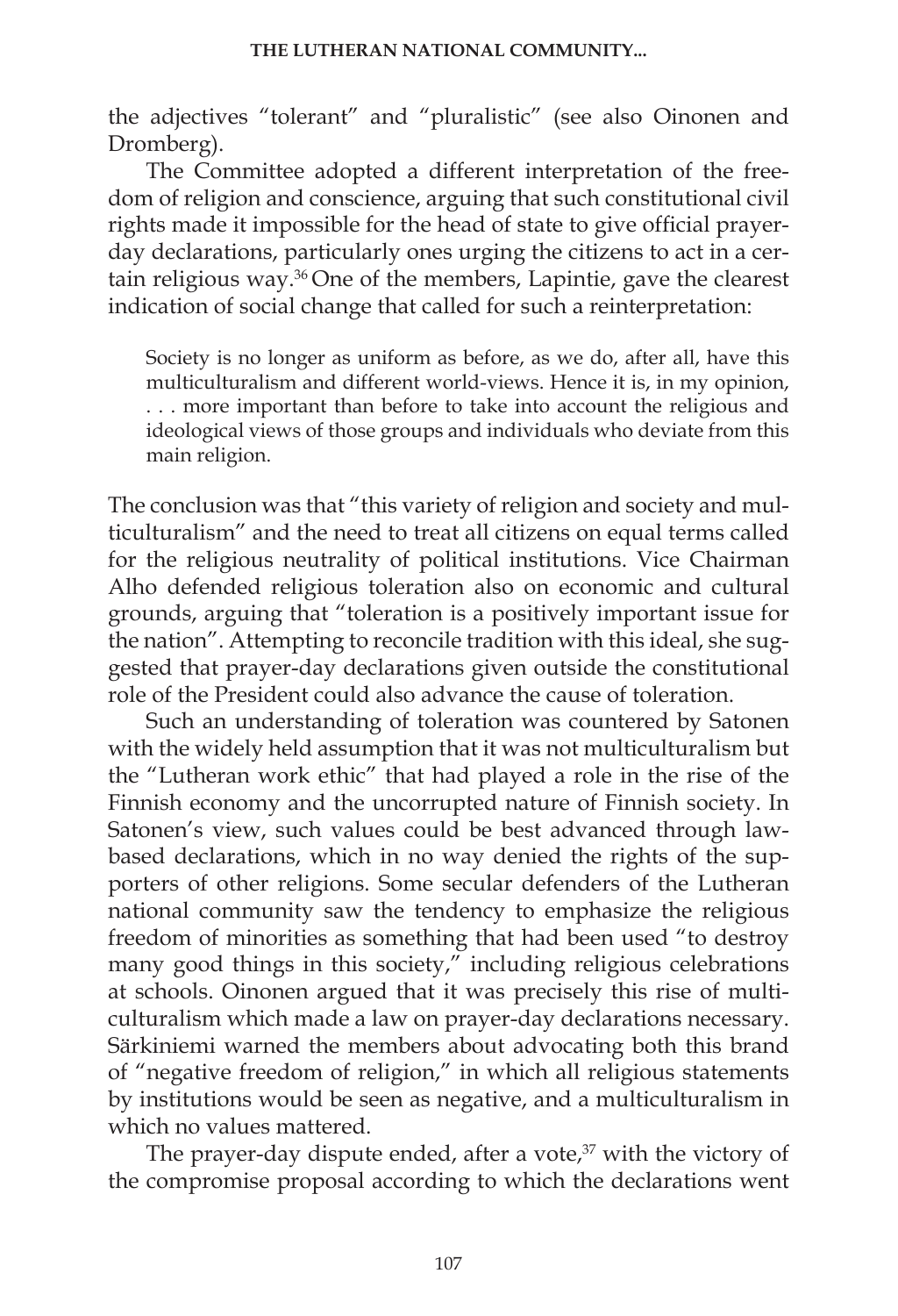from being an official decision of the President to an unofficial appeal lacking legal status and imperative verbs. The Finnish Parliament thus took a cautious step toward an increasingly secular definition of the institutional identity of the nation while simultaneously ensuring that the formal tradition and connection between the state and church were kept alive. The abolition of the practice would have been seen as an excessively radical redefinition of the official identity of the state and might have led to strong emotional reactions in future elections.

The above analysis of the debates shows that present-day Finns are divided in their conceptions of the institutional national identity of the state. The majority of politicians recognize the need to build a secular state, are aware of the realities of growing multiculturalism, and wish to advance toleration, at least in theory. They see religious and political communities and identities as separate phenomena, at least in principle, and some of them consciously attempt to include non-native Finns in the national community by widening the limits of religious liberty, questioning the Lutheran tradition of the head of state as a religious leader, and openly doubting whether Lutheranism alone suffices as an educator of ideal citizens. At the same time, there is a considerable minority which is strongly committed to the inherited Lutheran identity of the nation. Many among this minority find it inconceivable to distinguish between Finnishness and Lutheran confessional identity.38 Even the majority, when redefining the Finnish institutional identity in modest ways, pays lip-service to the old church-built national identity. Above all, the comparative analysis of the construction of the institutional identity of the Finnish state demonstrates the kind of long-term impact that aspects of a religionbased national identity, many of which were widely held already during the Swedish rule, can have. In order to understand national identities even in the most secularized modern societies we clearly need to take their historical and religious dimensions into account.

#### **NOTES**

**1.** "National identity" was not an 18th-century concept. The historical use of concepts is best achieved by reconstructing and analyzing the scale of meanings attached to the concepts of nation and fatherland by 18th-century speakers themselves through their use of these concepts. The concept of "national identity" merely provides a guiding translation of 18th-century patterns of thought into the language of modern research and does not suggest that the content of 18th and 19th-century national identities were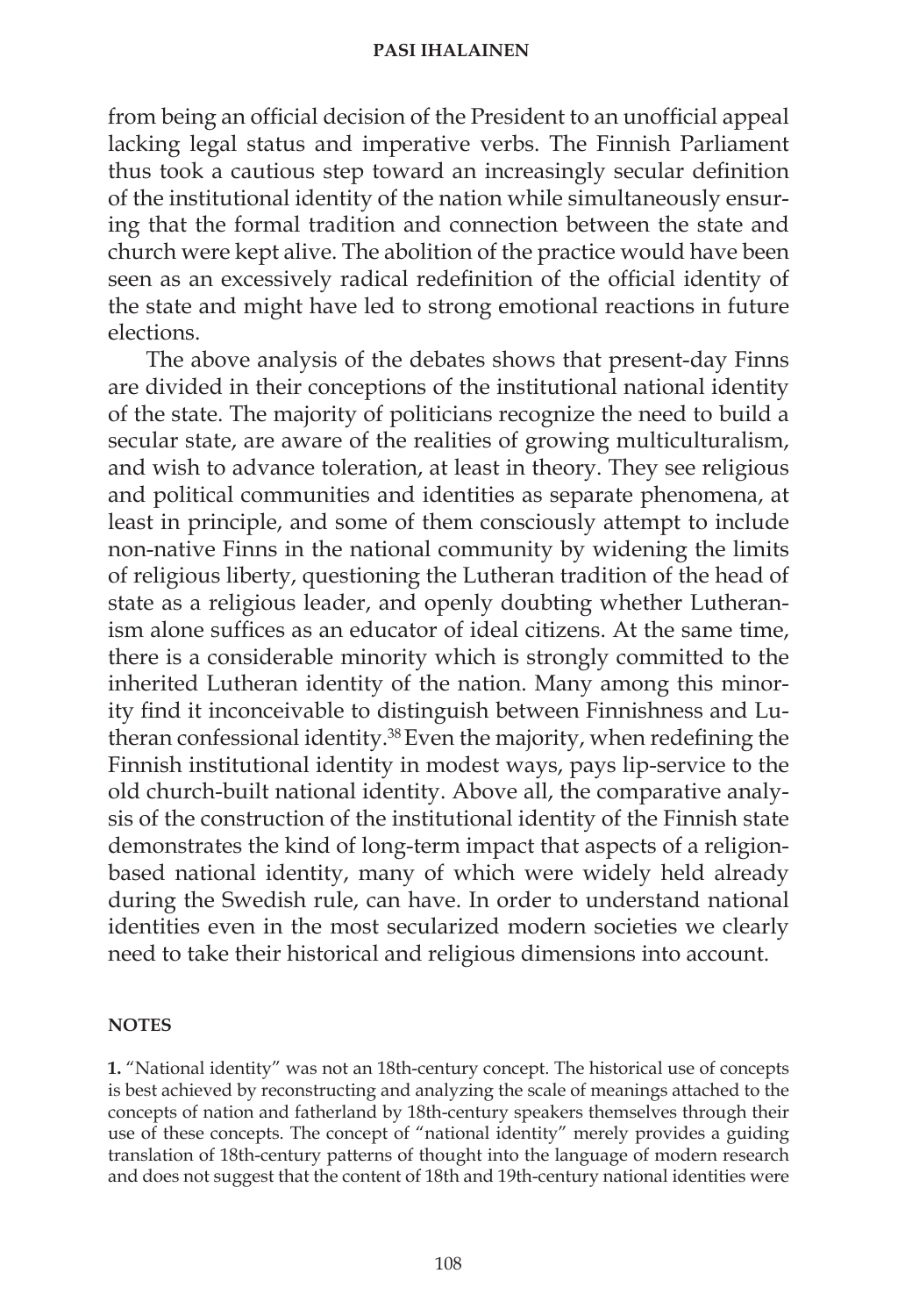## **THE LUTHERAN NATIONAL COMMUNITY...**

entirely similar. "National identity" refers to what Greene has called "the intellectual constructs by which leaders of opinion seek to identify the attributes that distinguish the people of one nation . . . from another." Greene 1998, p. 208; "Institutional" national identity refers to official values, opinions and ideals concerning the state and nation and its limits as separate from the national identities held by groups of citizens and individuals.

**2.** Importantly, the 18th-century concept of nation did not usually include ideas of popular sovereignty, citizenship or representation in senses that became popular after the French Revolution. See Pulkkinen 1999, 124; The word "nation" was still rare in 18th-century Swedish but was widely used in English, for instance.

**3.** For a wider analysis of the state sermons and for references, see my forthcoming book Ihalainen 2005.

**4.** Osander 1757, p. 25.

**5.** Mennander 1762, p. 35; Ekedahl, p. 50ff.

**6.** Ihalainen 2003a, pp. 77-84.

**7.** Wrangel, pp. 4-7.

**8.** Baelter 1748, p. 11.

**9.** Forssenius 1769, pp. 8, 21.

**10.** Petterson 1764, pp. 36, 38-9.

**11.** Baelter 1752, pp. 27-8.

**12.** Rosén 1762, pp. 9, 13.

**13.** Jonas Nordin has also suggested on the basis of secular political discourse that honesty, bravery, Lutheran morality, industry, simplicity and the love of freedom were the basic elements of the identity of the 18th-century Swedish political elite and thus of much of the nation. Nordin 2000, pp. 255, 262, 434.

**14.** Pulkkinen 1999, p. 131, 133; Siironen 2004.

**15.** Vesa Pietilä (University of Helsinki) is currently studying the role of the Lutheran clergy as constructors of national identity during the Winter War. I am grateful to him for advice on this time period.

**16.** Press release of 28 November 2002 at *http://www.evl.fi/kkh/kt/uutiset/mar2002/rukousp.htm#TopOfPage.*

**17.** There were exceptions to this, however. On 18 October 2003, the leading newspaper *Helsingin Sanomat* stated in its editorial that the church was right to be concerned about the continuation of the tradition in the midst of constant change. According to *Helsingin Sanomat*, "a nation without a strong identity is weak, and the Evangelical-Lutheran Church is a part of Finnish identity." The editor suggested, however, that the President should no longer have a major role in the process, as "elsewhere in Europe the head of state no longer has this kind of role"; Ihalainen 2003b, pp. 671-4.

**18.** See the *World Values Survey* of the University of Michigan (*http://wvs.isr.umich.edu/ fig.shtml*), particularly the figures on "Three broad cultural zones: the historically Protestant, Catholic and Communist societies" and "Mapping Authority and Survival or Well Being"; The Millenium TV-broadcast on 31 December 1999. The said hymn has been sung in connection with national events at least since the Russification period at the turn of the 20th century. Its reference to "the old foe" can be understood also in more concrete terms than as a name of a spiritual arch-enemy.

**19.** Mr. Toimi Kankaanniemi, Ms. Sari Essayah, Ms. Leena Rauhala, Ms. Päivi Räsänen.

**20.** Mr. Lauri Oinonen, Centre.

**21.** Minister of Culture Ms. Tanja Karpela, Mr. Seppo Lahtela, Mr. Jukka Vihriälä, Mr. Pekka Nousiainen, Mr. Markku Rossi, Mr. Seppo Särkiniemi and Mr. Klaus Pentti.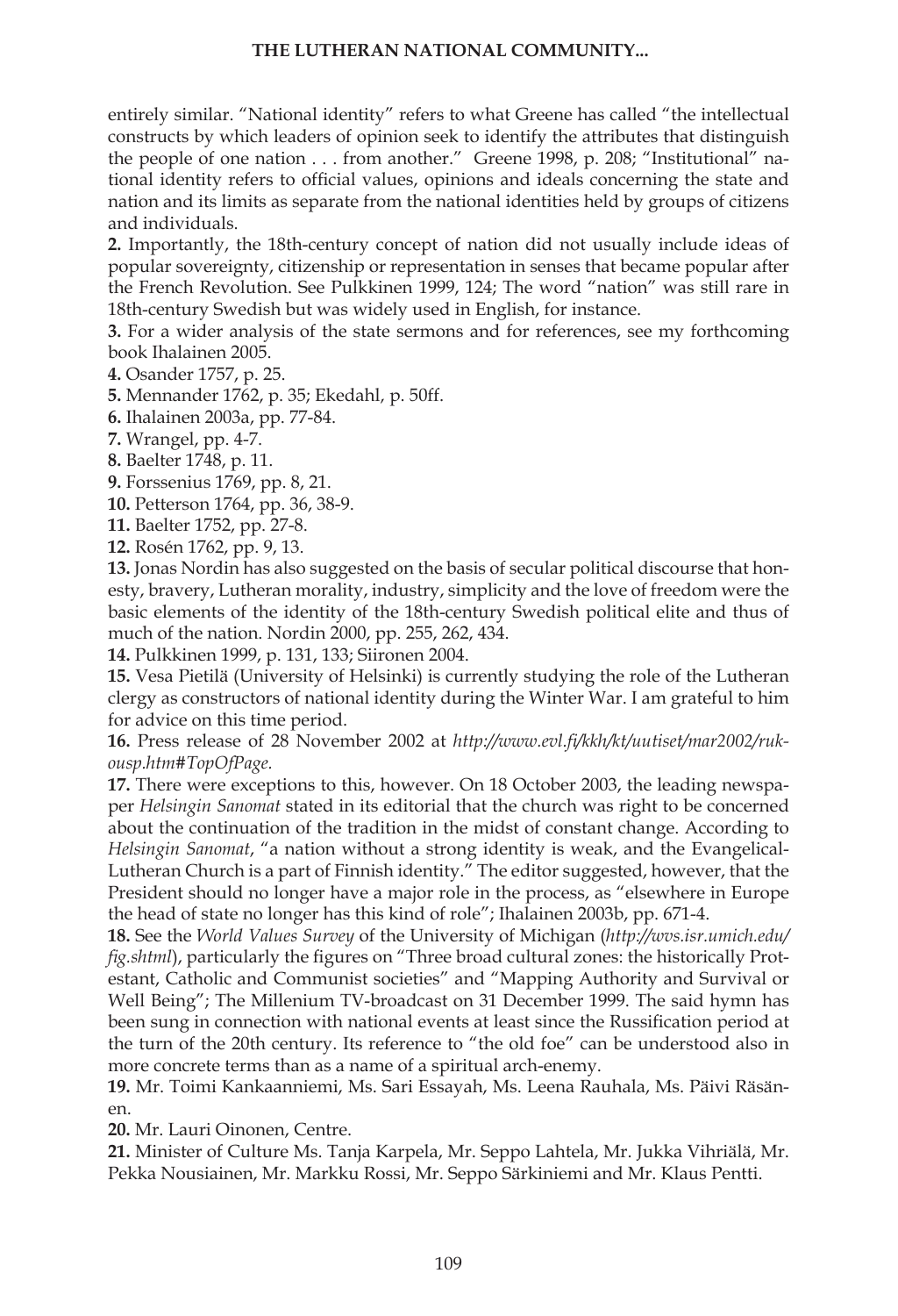**22.** These included former Minister of Culture Ms. Kaarina Dromberg and Mr. Arto Satonen of the National Coalition, from which 13 out of 41 members voted for the bill in the division; The Catholic Chairman of the True Finns Mr. Timo Soini favoured this approach as well.

**23.** Mr. Kimmo Sasi, National Coalition, Chairman of the Committee for Constitutional Law; Ms. Arja Alho, Social Democrat, Vice Chairman of the Committee.

**24.** Ms. Annika Lapintie and Ms. Anne Huotari of the Leftist Alliance; Ms. Irina Krohn of the Greens; These two parties as a whole opposed the governmental bill in the final vote.

**25.** The names in brackets indicate the MP who spoke either during the debate on Kankaanniemi's bill (PTK 92/2003 in *www.eduskunta.fi*), the preliminary debate on the governmental bill (PTK 99/2003 in *www.eduskunta.fi*), or during the main debate (PTK 111/2003 in *www.eduskunta.fi*).

**26.** Toimi Kankaanniemi, LA 136/2003 in *www.eduskunta.fi.*

**27.** *www.eduskunta.fi/triphome/bin/utahref.scr?{KEY}=HE+147/2003.*

**28.** PeVM 6/2003 in *www.eduskunta.fi.*

**29.** Lapintie and Pulliainen also maintained that the bill that would start "an entirely new tradition, an entirely new system", while the compromise would keep things as they were.

**30.** For the identification of the concept of "society" with a nation-state in Scandinavian political cultures, see Pulkkinen 1999, p. 119, Kettunen 2003, pp. 169-74, and Stenius 2003, pp. 356-7.

**31.** *www.eduskunta.fi/triphome/bin/utahref.scr?{KEY}=HE+147/2003.*

**32.** This collectivist understanding of society, state, nation and religion can also be discerned in Markku Rossi's manner of seeing the President as the embodiment of the society when giving prayer-day declarations. A law on presidential prayer-day declarations would give "the society, the President of the Republic, a possibility to participate in the formulation of the content of the prayer-day declaration". Furthermore, "as signed by the President, and the society being involved, [the declaration] gives people more spiritual and possibly other security" (Rossi).

**33.** A possible source for this formulation is hymn 577 in the hymnbook of the Finnish Evangelical-Lutheran Church (*http://www.evl.fi/kkh/to/kjmk/virsikirja1986/* ), which had been widely sung in churches on Independence Day just five days earlier. The patriotic hymn refers to how "fathers have fought here, and believed and hoped for" (strophe 3).

**34.** *www.eduskunta.fi/triphome/bin/utahref.scr?{KEY}=HE+147/2003.*

**35.** In Hannu Takkula's (Centre) injected remark later during the debate, however, Islam appeared as the opposite of "true religious liberty".

**36.** PeVM 6/2003 in *www.eduskunta.fi*.

**37.** The bill was opposed by 92 and supported by 74 MPs. The division list of PTK 112/2003 at *www.eduskunta.fi.*

**38.** In geographic terms, most opponents of the bill came from the south of Finland and supporters from the rural central part of the country, more particularly from Ostrobothnia. It may have been a reaction of the advocates of the tradition and Lutheran national identity that the prayer-day declaration for the year 2004, which focussed on concern on the status of children, was printed in some local newspapers of Centredominated rural areas and thus given wider publicity in the countryside than had been the case before. See *Pielavesi-Keitele*, 7 January 2004.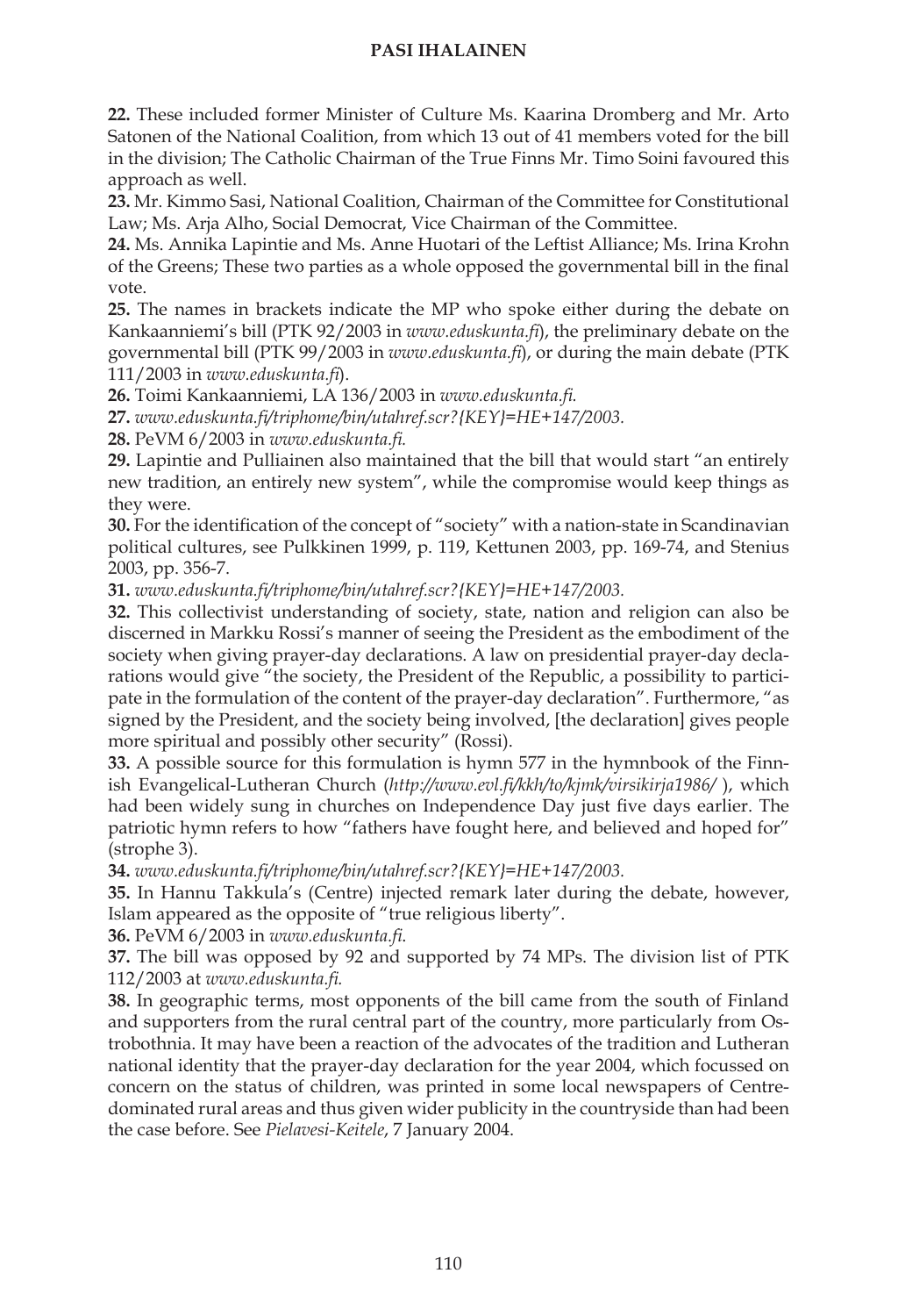## **THE LUTHERAN NATIONAL COMMUNITY...**

## **REFERENCES**

**Baelter**, Sven (1748), *Guds besynnerliga Ängla-Wård Öfwer Swea Land och Rike . . . uti Theras Kongl. Högheters Hof . . . Tacksägelses-Dag . . . Öfwer . . . Carls . . . Födelse . . .* Stockholm och Upsala.

**Baelter**, Sven (1752), *Christeliga Medel, At winna en Jordisk Lycksalighet . . . På Andra Bönedagen d. 22. Maji År 1752. För Deras Kongl. Majestetär på Ulricsdal . . .* Stockholm.

**Documents** of the Finnish Parliament, *www.eduskunta.fi* (16 August 2004). Ekedahl, Nils (2002), "'Guds och Swea barn'. Religion och nationell identitet i 1700-talets Sverige", *Nationalism och nationell identitet i 1700-talets Sverige*, ed. Åsa Karlson and Bo Lindberg. Uppsala.

**Forssenius**, Anders H. (1769), *En Christen Medborgares Skyldighet, at beforda inbördes Kjärlek, . . . Under Hans Kongl. Maj:ts och Samtelige Riksens höglofl. Ständers Närwaro, Wid Riksdagens början i Norrköpings Kyrkjo den 26 April 1769*. Norrköping.

**Greene,** Jack P. (1998), "Empire and Identity from the Glorious Revolution to the American Revolution", *The Eighteenth Century*, ed. P.J. Marshall, in *The Oxford History of the British Empire*, ed. Wm. Roger Louis, Vol. II. Oxford. *Helsingin Sanomat*, 18 October 2003.

**Ihalainen**, Pasi (2003a), "Lutherska drag i den svenska politiska kulturen i slutet av frihetstiden. En begreppsanalytisk undersökning av fyra riksdagspredikningar", *Riksdag, predikstol, kaffehus. Frihetstidens politiska kultur 1766- 1772*, ed. Marie-Christine Skuncke and Henrika Tandefelt. Stockholm.

**Ihalainen**, Pasi (2003b), "Luterilainen kansallinen identiteetti murroksessa", *Kanava* 9/2003.

**Ihalainen,** Pasi (2005), *Protestant Nations Redefined: Changing Perceptions of National Identity in the Rhetoric of the English, Dutch and Swedish Public Churches, 1685-1772*. Studies in Medieval and Reformation Traditions, vol.109. Forthcoming, Leiden & Boston 2005.

**Kettunen**, Pauli (2003), "Yhteiskunta", *Käsitteet liikkeessä. Suomen poliittisen kulttuurin käsitehistoria*, eds. Matti Hyvärinen et al. Tampere.

**Mennander**, Carl Fredric (1762), *Gudsfruktan, Som Et Medel til Enskildt Och Allmän Sällhet . . . Under Hans Kongl. Höghets Kron-Prinsens, Samt Riksens Råds och Ständers närwaro . . . wid Riksdagens slut, den 21 Junii, 1762, i Stockholm Stads Stora Kyrka . . .* Stockholm.

**Nordin**, Jonas (2000), *Ett fattigt men fritt folk. Nationell och politisk självbild i Sverige från sen stormaktstiden till slutet av frihetstiden.* Eslöv.

**Osander**, Olof (1757), *Christelig Böne-andakt Såsom et förträffeligt Wälfärds Medel för alla Swea Barn, och hela Swea Rike, . . . Under Hans Kongl. Maj:ts och Samtelige Rikens Högloflige Ständers närvaro, Wid Riks-Dagens slut den 21 Oct. 1756, . .* Stockholm.

**Petterson**, Abraham (1759), *Predikan på tredje bönedagen, år 1759, in Abraham Pettersson, Christeliga Predikningar, Hållne Uppå Fyra Af Höga Öfwerheten påbudna Allmänna Böne- Bot- och Tacksäjelse-Dagar, Öfwer de dertil förordnada*